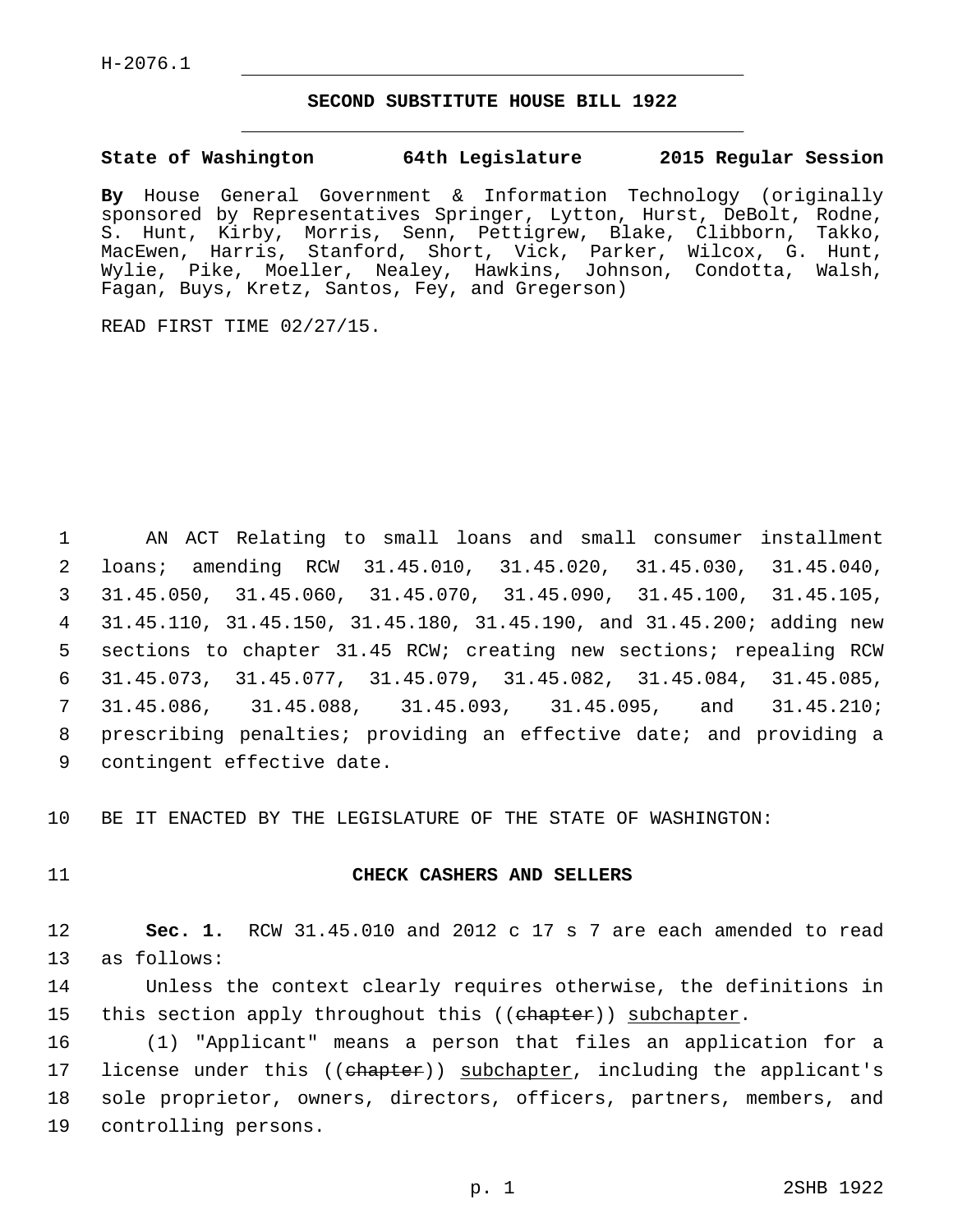(2) (("Borrower" means a natural person who receives a small  $2 \quad \text{toan.}$ 

 (3) "Business day" means any day that the licensee is open for business in at least one physical location.

 $(4)$ )) "Check" means the same as defined in RCW 62A.3-104(f) and, for purposes of conducting the business of making small loans, includes other electronic forms of payment, including stored value cards, internet transfers, and automated clearinghouse transactions.

 $((+5))$   $(3)$  "Check casher" means an individual, partnership, unincorporated association, or corporation that, for compensation, engages, in whole or in part, in the business of cashing checks, drafts, money orders, or other commercial paper serving the same 13 purpose.

14 (((6)) (4) "Check seller" means an individual, partnership, unincorporated association, or corporation that, for compensation, engages, in whole or in part, in the business of or selling checks, drafts, money orders, or other commercial paper serving the same 18 purpose.

 (((7) "Collateral" means the same as defined in chapter 62A.9A 20 RCW.

21 (8))) (5) "Controlling person" means a person owning or controlling ten percent or more of the total outstanding shares of the applicant or licensee, if the applicant or licensee is a corporation, and a member who owns ten percent or more of a limited liability company or limited liability partnership.

 (((9) "Default" means the borrower's failure to repay the small loan in compliance with the terms contained in the small loan agreement or note or failure to pay any installment plan payment on an installment plan within ten days after the date upon which the installment was scheduled to be paid.

 $(10)$   $(6)$  "Department" means the department of financial institutions.

(7) "Director" means the director of financial institutions.

 ( $(\overline{+11})$ )  $(8)$  "Financial institution" means a commercial bank, savings bank, savings and loan association, or credit union.

 (((12) "Installment plan" is a contract between a licensee and borrower that provides that the loaned amount will be repaid in substantially equal installments scheduled on or after a borrower's pay dates and no less than fourteen days apart.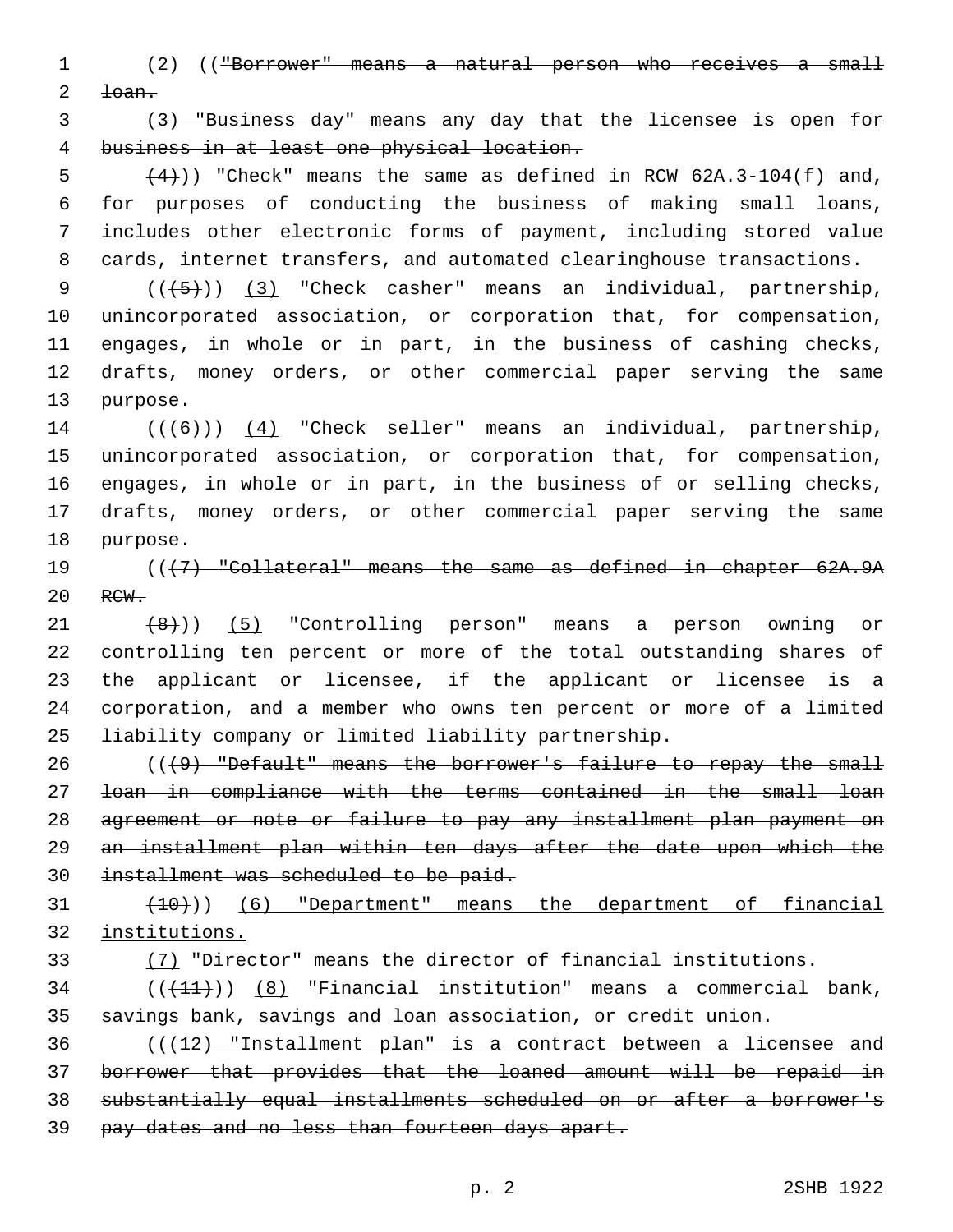(13))) (9) "Licensee" means a check casher or seller licensed by the director to engage in business in accordance with this ((chapter)) subchapter. "Licensee" also means a check casher or seller, whether located within or outside of this state, who fails to 5 obtain the license ((or small loan endorsement)) required by this 6 ((chapter)) subchapter.

 (((14) "Loaned amount" means the outstanding principal balance 8 and any fees authorized under RCW 31.45.073 that have not been paid by the borrower.

 (15) "Origination date" means the date upon which the borrower 11 and the licensee initiate a small loan transaction.

 (16) "Outstanding principal balance" of a small loan means any of 13 the principal amount that has not been paid by the borrower.

 (17) "Paid" means that moment in time when the licensee deposits 15 the borrower's check or accepts cash for the full amount owing on a valid small loan. If the borrower's check is returned by the borrower's bank for any reason, the licensee shall not consider the 18 <del>loan paid.</del>

 (18))) (10) "Person" means an individual, partnership, association, limited liability company, limited liability partnership, trust, corporation, and any other legal entity.

 ( $(419)$ ) (11) "Principal" means the loan proceeds advanced for the benefit of the borrower in a small loan, excluding any fee or 24 interest charge.

25 (((20) "Rescission" means annulling the loan contract and, with respect to the small loan contract, returning the borrower and the licensee to their financial condition prior to the origination date 28 of the loan.

 $(21)$ ) (12) "Small loan" means a loan of up to the maximum amount and for a period of time up to the maximum term specified in RCW 31.45.073.

 (((22) "Termination date" means the date upon which payment for the small loan transaction is due or paid to the licensee, whichever 34 occurs first.

 (23) "Total of payments" means the principal amount of the small loan plus all fees or interest charged on the loan.

 (24) "Trade secret" means the same as defined in RCW  $38 + 19.108.010.)$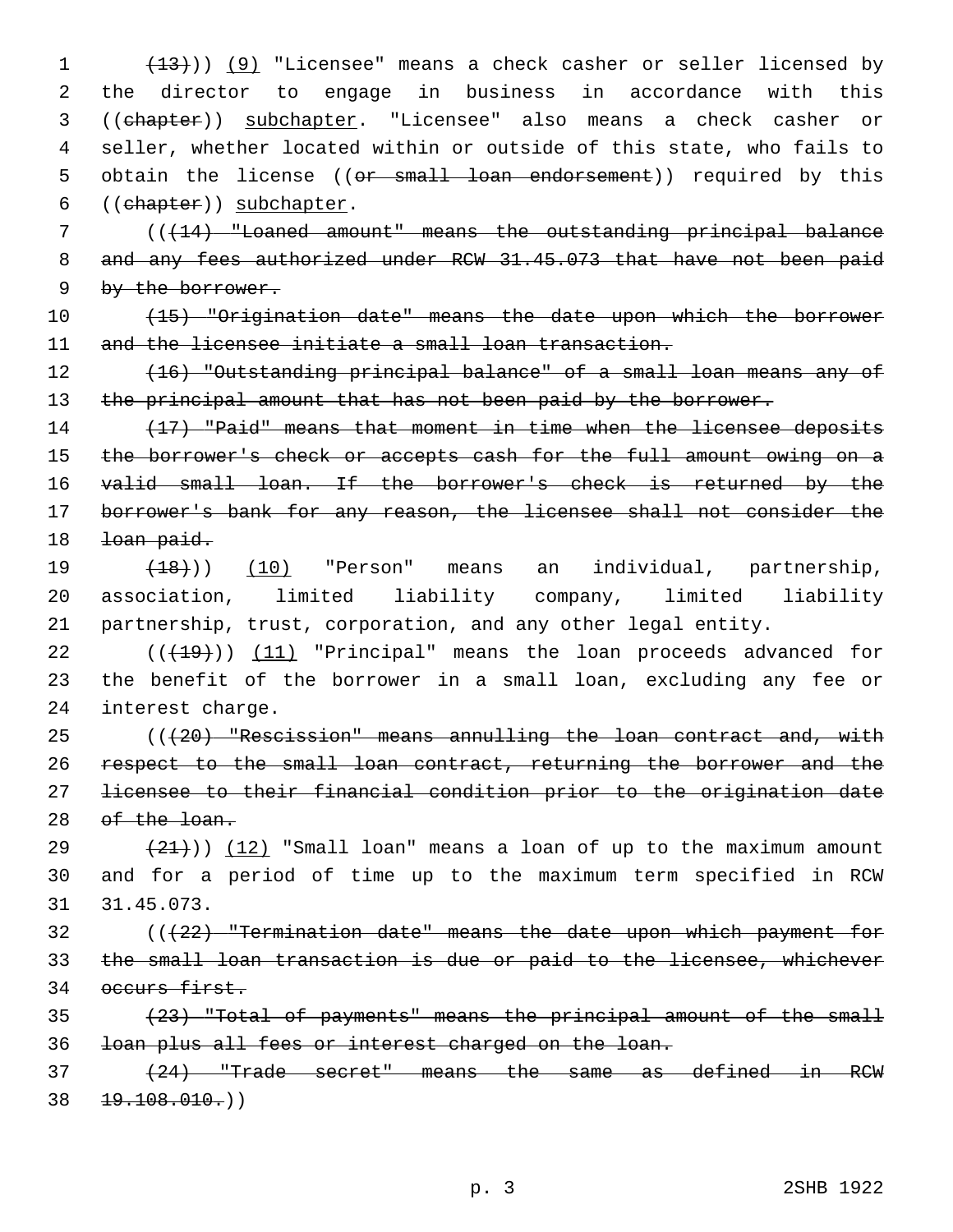**Sec. 2.** RCW 31.45.020 and 2003 c 86 s 2 are each amended to read 2 as follows:

(1) This ((chapter)) subchapter does not apply to:

 (a) Any financial institution or trust company authorized to do 5 business in Washington;

 (b) The cashing of checks, drafts, or money orders by any person who cashes checks, drafts, or money orders as a convenience, as a 8 minor part of its customary business, and not for profit;

 (c) The issuance or sale of checks, drafts, or money orders by any corporation, partnership, or association that has a net worth of not less than three million dollars as shown by audited financial 12 statements; and

 (d) The issuance or sale of checks, drafts, money orders, or other commercial paper serving the same purpose by any agent of a corporation, partnership, or association described in (c) of this 16 subsection.

 (2) Upon application to the director, the director may exempt a 18 person from any or all provisions of this ((chapter)) subchapter upon a finding by the director that although not otherwise exempt under this section, the applicant is not primarily engaged in the business of cashing or selling checks and a total or partial exemption would 22 not be detrimental to the public.

 **Sec. 3.** RCW 31.45.030 and 2005 c 274 s 255 are each amended to read as follows:24

 (1) Except as provided in RCW 31.45.020, no check casher or seller may engage in business without first obtaining a license from 27 the director in accordance with this ((chapter)) subchapter. A license is required for each location where a licensee engages in the 29 business of cashing or selling checks or drafts.

 (2) Each application for a license shall be in writing in a form prescribed by the director and shall contain the following information:32

 (a) The legal name, residence, and business address of the applicant and, if the applicant is a partnership, association, or 35 corporation, of every member, officer, and director thereof;

 (b) The location where the initial registered office of the 37 applicant will be located in this state;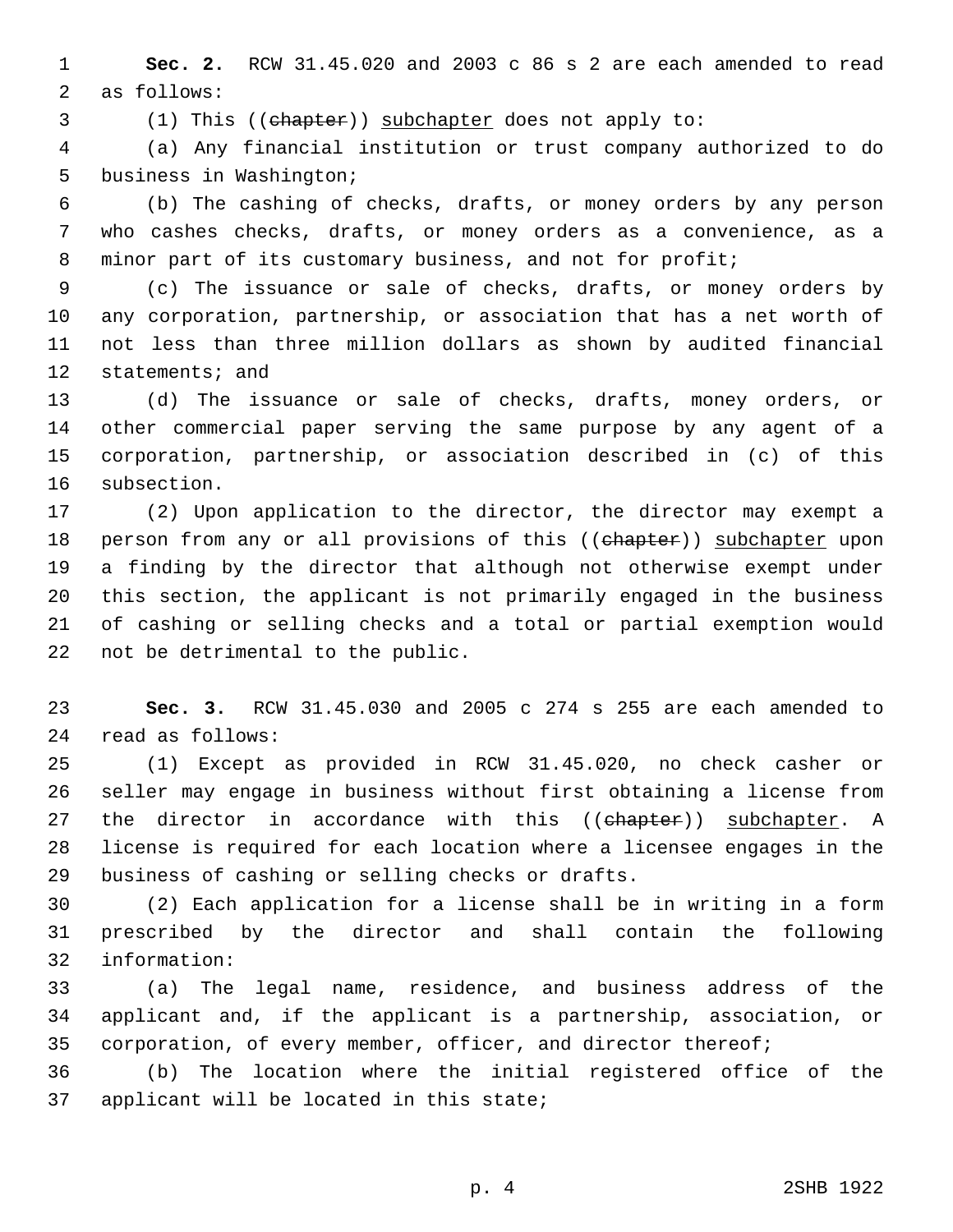(c) The complete address of any other locations at which the applicant proposes to engage in business as a check casher or seller; 3 and

 (d) Such other data, financial statements, and pertinent information as the director may require with respect to the applicant, its directors, trustees, officers, members, or agents.

 (3) Any information in the application regarding the personal residential address or telephone number of the applicant, and any trade secret as defined in RCW 19.108.010 including any financial statement that is a trade secret, is exempt from the public records 11 disclosure requirements of chapter 42.56 RCW.

 (4) The application shall be filed together with an investigation and supervision fee established by rule by the director. Such fees collected shall be deposited to the credit of the financial services regulation fund in accordance with RCW 43.320.110.

 (5)(a) Before granting a license to sell checks, drafts, or money 17 orders under this ((chapter)) subchapter, the director shall require that the licensee file with the director a surety bond running to the state of Washington, which bond shall be issued by a surety insurer which meets the requirements of chapter 48.28 RCW, and be in a format acceptable to the director. The director shall adopt rules to determine the penal sum of the bond that shall be filed by each licensee. The bond shall be conditioned upon the licensee paying all persons who purchase checks, drafts, or money orders from the licensee the face value of any check, draft, or money order which is dishonored by the drawee bank, savings bank, or savings and loan association due to insufficient funds or by reason of the account having been closed. The bond shall only be liable for the face value of the dishonored check, draft, or money order, and shall not be 30 liable for any interest or consequential damages.

31 (b) ((Before granting a small loan endorsement under this chapter, the director shall require that the licensee file with the director a surety bond, in a format acceptable to the director, issued by a surety insurer that meets the requirements of chapter 48.28 RCW. The director shall adopt rules to determine the penal sum of the bond that shall be filed by each licensee. A licensee who wishes to engage in both check selling and making small loans may combine the penal sums of the bonding requirements and file one bond 39 in a form acceptable to the director. The bond shall run to the state 40 of Washington as obligee, and shall run to the benefit of the state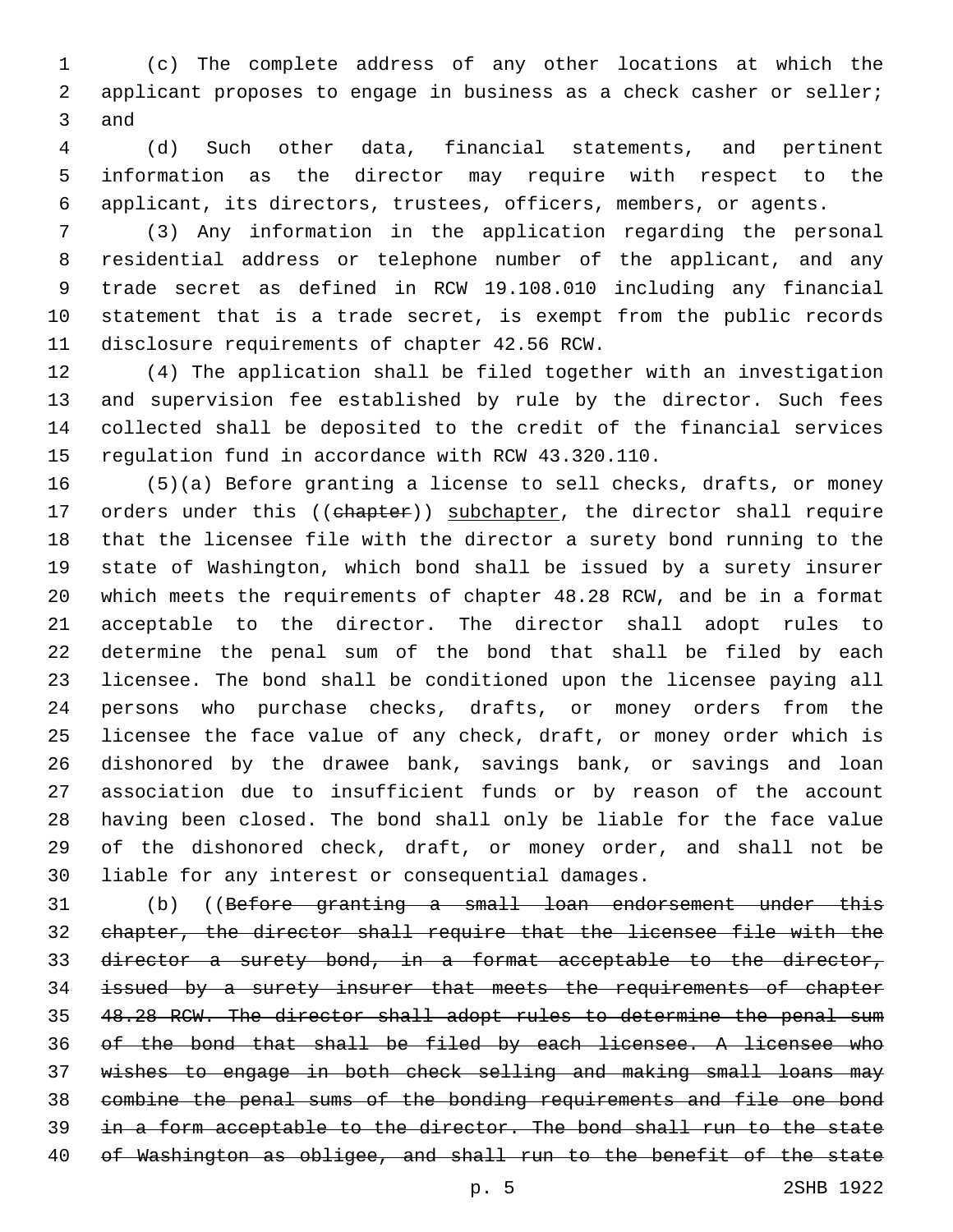and any person or persons who suffer loss by reason of the licensee's 2 violation of this chapter or any rules adopted under this chapter. The bond shall only be liable for damages suffered by borrowers as a result of the licensee's violation of this chapter or rules adopted under this chapter, and shall not be liable for any interest or 6 consequential damages.

 (e)) The bond shall be continuous and may be canceled by the surety upon the surety giving written notice to the director and licensee of its intent to cancel the bond. The cancellation is effective thirty days after the notice is received by the director. Whether or not the bond is renewed, continued, reinstated, reissued, or otherwise extended, replaced, or modified, including increases or decreases in the penal sum, it shall be considered one continuous obligation, and the surety upon the bond shall not be liable in an aggregate or cumulative amount exceeding the penal sum set forth on the face of the bond. In no event shall the penal sum, or any portion thereof, at two or more points in time be added together in determining the surety's liability. The bond shall not be liable for any liability of the licensee for tortious acts, whether or not such liability is imposed by statute or common law, or is imposed by contract. The bond shall not be a substitute or supplement to any liability or other insurance required by law or by the contract. If the surety desires to make payment without awaiting court action against it, the penal sum of the bond shall be reduced to the extent of any payment made by the surety in good faith under the bond.

 (( $\left(\frac{1}{d} \right)$ ) (c) Any person who is a purchaser of a check, draft, or money order from the licensee having a claim against the licensee for the dishonor of any check, draft, or money order by the drawee bank, savings bank, or savings and loan association due to insufficient funds or by reason of the account having been closed, or who obtained a small loan from the licensee and was damaged by the licensee's 32 violation of this ((chapter)) subchapter or rules adopted under this 33 ((chapter)) subchapter, may bring suit upon such bond or deposit in the superior court of the county in which the check, draft, or money order was purchased, or in the superior court of a county in which the licensee maintains a place of business. Jurisdiction shall be exclusively in the superior court. Any such action must be brought not later than one year after the dishonor of the check, draft, or money order on which the claim is based. In the event valid claims against a bond or deposit exceed the amount of the bond or deposit,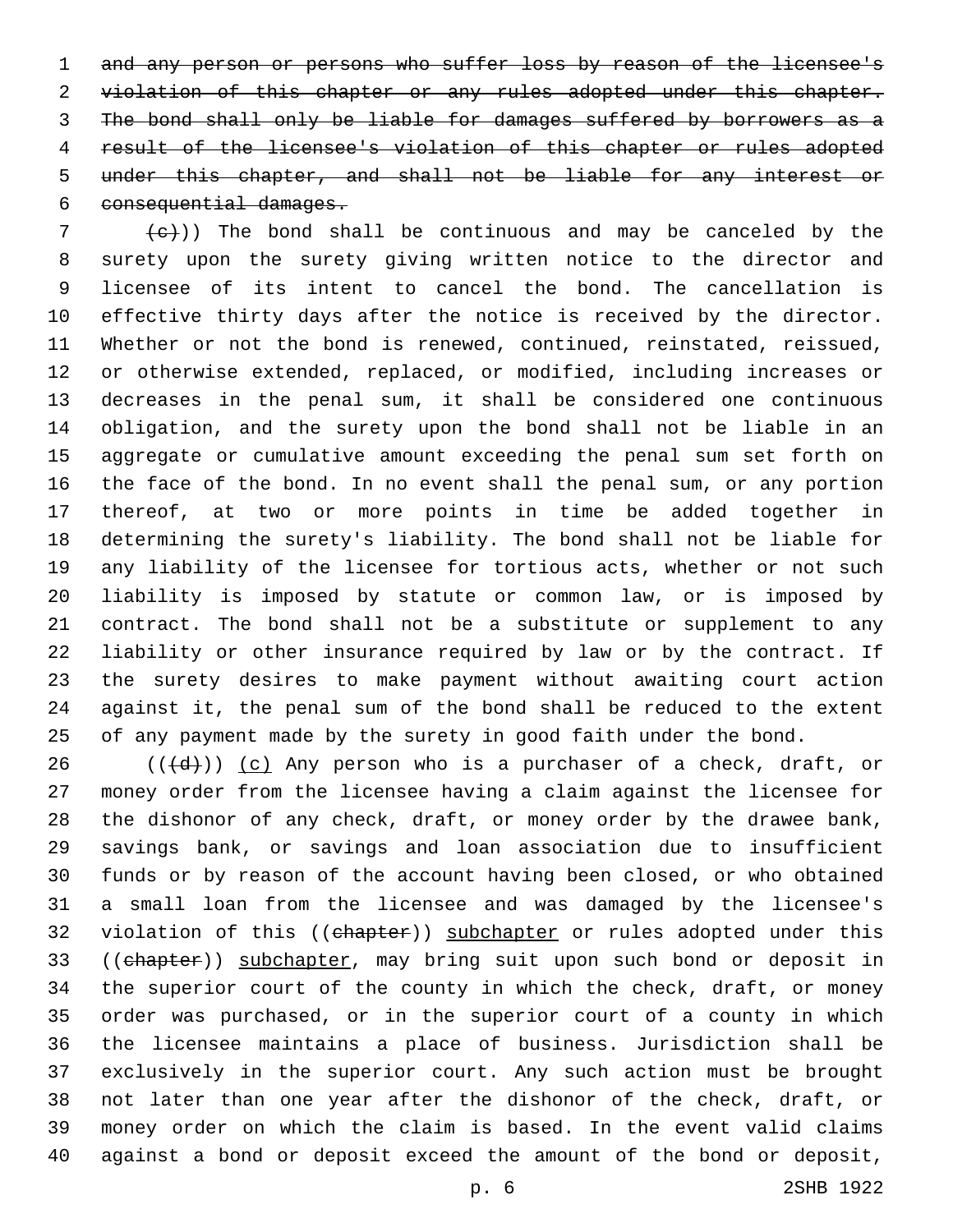each claimant shall only be entitled to a pro rata amount, based on the amount of the claim as it is valid against the bond, or deposit, without regard to the date of filing of any claim or action.

 (( $\left(\frac{1}{e}\right)$ ) (d) In lieu of the surety bond required by this section, the applicant for a check seller license may file with the director a deposit consisting of cash or other security acceptable to the director in an amount equal to the penal sum of the required bond. 8 ((In lieu of the surety bond required by this section, the applicant for a small loan endorsement may file with the director a deposit 10 consisting of cash or other security acceptable to the director in an 11 amount equal to the penal sum of the required bond, or may demonstrate to the director net worth in excess of three times the 13 amount of the penal sum of the required bond.))

 The director may adopt rules necessary for the proper administration of the security or to establish reporting requirements to ensure that the net worth requirements continue to be met. A deposit given instead of the bond required by this section is not an asset of the licensee for the purpose of complying with the liquid 19 asset provisions of this ((chapter)) subchapter. A deposit given instead of the bond required by this section is a fund held in trust for the benefit of eligible claimants under this section and is not an asset of the estate of any licensee that seeks protection voluntarily or involuntarily under the bankruptcy laws of the United 24 States.

 $((\text{+f-}))(e)$  Such security may be sold by the director at public auction if it becomes necessary to satisfy the requirements of this 27 ((chapter)) subchapter. Notice of the sale shall be served upon the licensee who placed the security personally or by mail. If notice is served by mail, service shall be addressed to the licensee at its address as it appears in the records of the director. Bearer bonds of the United States or the state of Washington without a prevailing market price must be sold at public auction. Such bonds having a prevailing market price may be sold at private sale not lower than the prevailing market price. Upon any sale, any surplus above amounts due shall be returned to the licensee, and the licensee shall deposit with the director additional security sufficient to meet the amount required by the director. A deposit given instead of the bond required by this section shall not be deemed an asset of the licensee for the purpose of complying with the liquid asset provisions of this 40 ((chapter)) subchapter.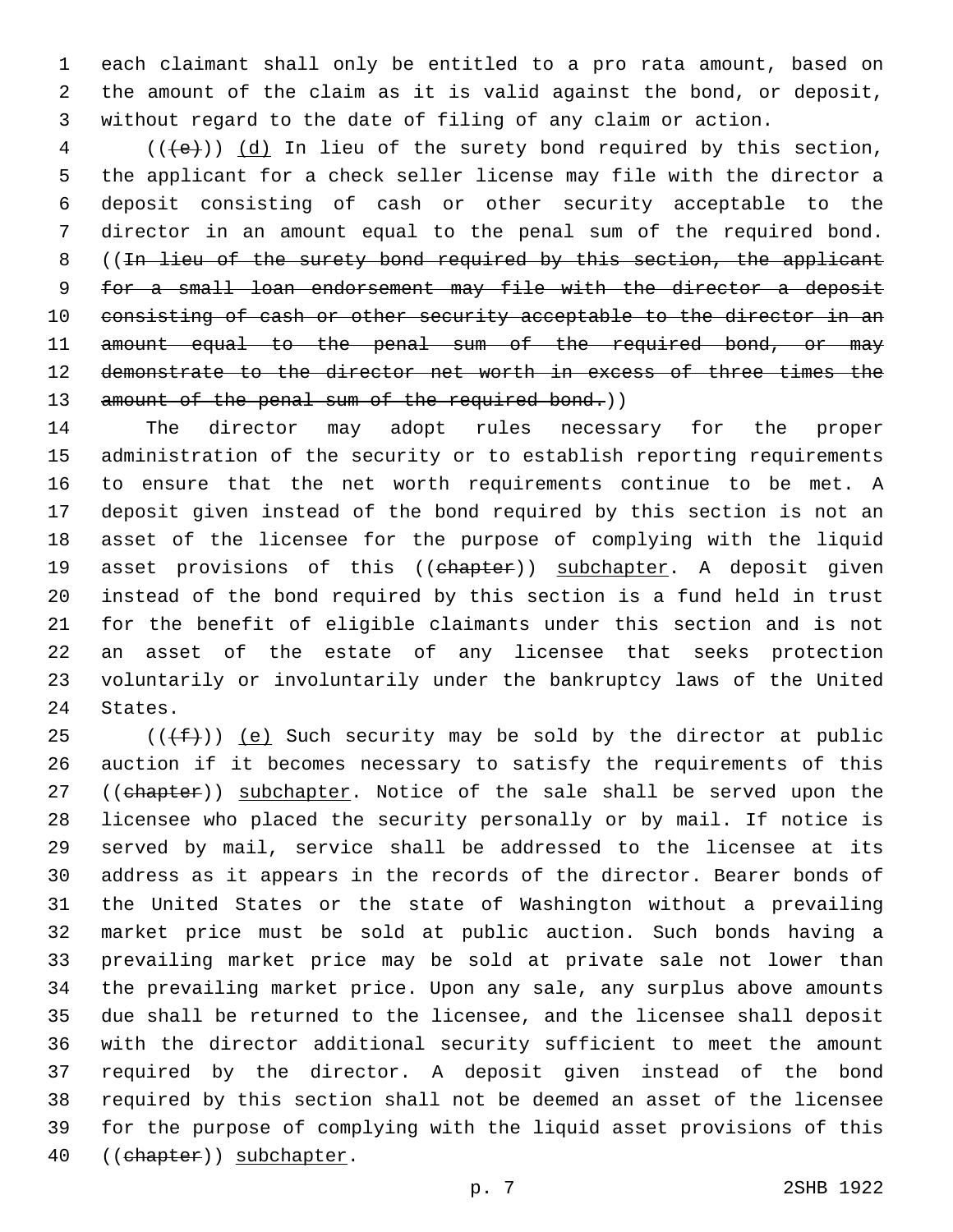**Sec. 4.** RCW 31.45.040 and 2003 c 86 s 4 are each amended to read 2 as follows:

 (1) The director shall conduct an investigation of every applicant to determine the financial responsibility, experience, character, and general fitness of the applicant. The director shall issue the applicant a license to engage in the business of cashing or 7 selling checks, or both, ((<del>or a small loan endorsement,</del>)) if the director determines to his or her satisfaction that:

 (a) The applicant has satisfied the requirements of RCW 31.45.030;10

 (b) The applicant is financially responsible and appears to be 12 able to conduct the business of cashing or selling checks ((or making 13 small loans)) in an honest, fair, and efficient manner with the 14 confidence and trust of the community; and

 (c) The applicant has the required bonds, or has provided an acceptable alternative form of financial security.

17 (2) The director may refuse to issue a license ((or small loan 18 endorsement)) if he or she finds that the applicant, or any person who is a director, officer, partner, agent, sole proprietor, owner, or controlling person of the applicant, has been convicted of a felony in any jurisdiction within seven years of filing the present application or is associating or consorting with any person who has been convicted of a felony in any jurisdiction within seven years of filing the present application. The term "substantial stockholder" as used in this subsection, means a person owning or controlling ten percent or more of the total outstanding shares of the applicant 27 corporation.

28 (3) A license ((or small loan endorsement)) may not be issued to 29 an applicant:

 (a) Whose license to conduct business under this ((chapter)) subchapter, or any similar statute in any other jurisdiction, has been suspended or revoked within five years of the filing of the 33 present application;

 (b) Who has been banned from the industry by an administrative order issued by the director or the director's designee, for the 36 period specified in the administrative order; or

 (c) When any person who is a sole proprietor, owner, director, officer, partner, agent, or controlling person of the applicant has been banned from the industry in an administrative order issued by the director, for the period specified in the administrative order.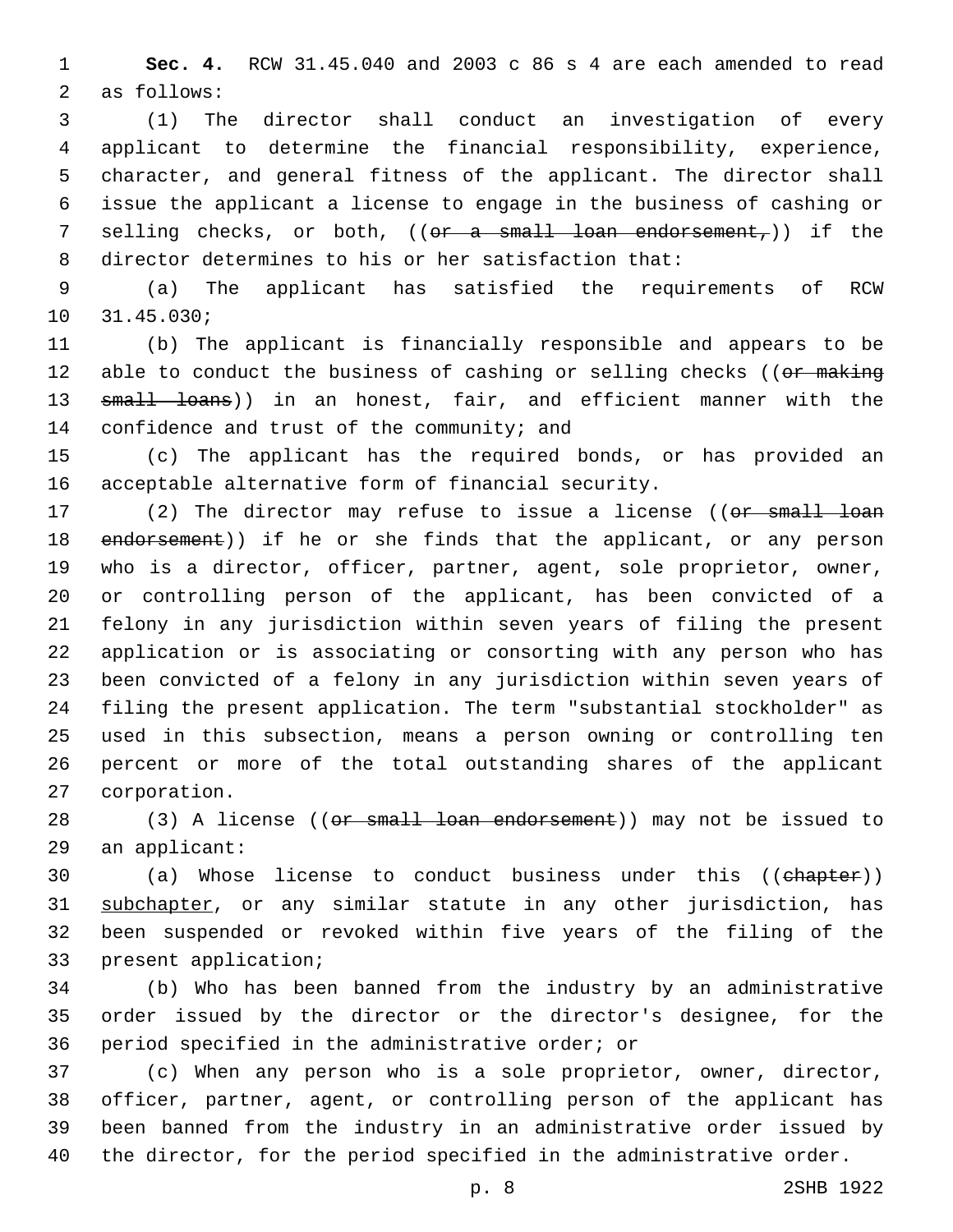(4) A license ((or small loan endorsement)) issued under this 2 ((chapter)) subchapter shall be conspicuously posted in the place of business of the licensee. The license is not transferable or assignable.4

 (5) A license ((or small loan endorsement)) issued in accordance with this ((chapter)) subchapter remains in force and effect until surrendered, suspended, or revoked, or until the license expires as a 8 result of nonpayment of the annual assessment fee.

 **Sec. 5.** RCW 31.45.050 and 2003 c 86 s 5 are each amended to read 10 as follows:

 (1) Each applicant and licensee shall pay to the director an investigation or examination fee as established in rule and an annual assessment fee for the coming year in an amount determined by rule as necessary to cover the operation of the program. The annual assessment fee is due upon the annual assessment fee due date as established in rule. Nonpayment of the annual assessment fee may result in expiration of the license as provided in subsection (2) of this section. In establishing the fees, the director shall 19 differentiate between check cashing and check selling ((and making 20 small loans,)) and consider at least the volume of business, level of risk, and potential harm to the public related to each activity. The fees collected shall be deposited to the credit of the financial services regulation fund in accordance with RCW 43.320.110.

 (2) If a licensee does not pay its annual assessment fee by the annual assessment fee due date as specified in rule, the director or the director's designee shall send the licensee a notice of suspension and assess the licensee a late fee not to exceed twenty- five percent of the annual assessment fee as established in rule by the director. The licensee's payment of both the annual assessment fee and the late fee must arrive in the department's offices by 5:00 p.m. on the tenth day after the annual assessment fee due date, unless the department is not open for business on that date, in which case the licensee's payment of both the annual assessment fee and the late fee must arrive in the department's offices by 5:00 p.m. on the next occurring day that the department is open for business. If the payment of both the annual assessment fee and the late fee does not arrive prior to such time and date, then the expiration of the licensee's license is effective at 5:00 p.m. on the thirtieth day after the assessment fee due date. The director or the director's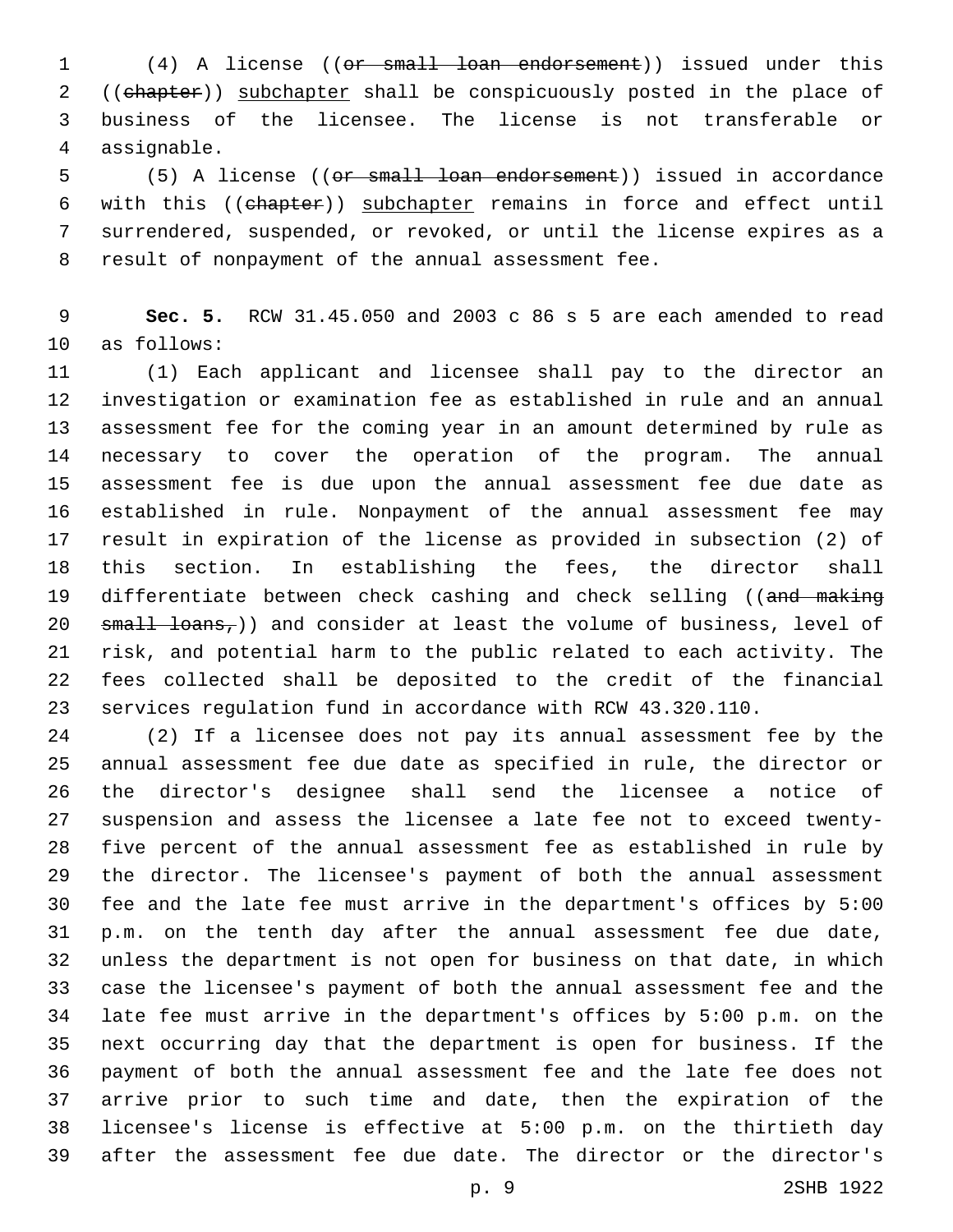designee may reinstate the license if, within twenty days after the 2 effective date of expiration, the licensee:

(a) Pays both the annual assessment fee and the late fee; and

 (b) Attests under penalty of perjury that it did not engage in 5 conduct requiring a license under this ((chapter)) subchapter during the period its license was expired, as confirmed by an investigation 7 by the director or the director's designee.

 (3) If a licensee intends to do business at a new location, to close an existing place of business, or to relocate an existing place of business, the licensee shall provide written notification of that intention to the director no less than thirty days before the proposed establishing, closing, or moving of a place of business.

 **Sec. 6.** RCW 31.45.060 and 2003 c 86 s 6 are each amended to read 14 as follows:

 (1) A schedule of the fees and the charges for the cashing and selling of checks, drafts, money orders, or other commercial paper serving the same purpose shall be conspicuously and continuously 18 posted in every location licensed under this ((ehapter)) subchapter. The licensee shall provide to its customer a receipt for each transaction. The receipt must include the name of the licensee, the type and amount of the transaction, and the fee or fees charged for 22 the transaction.

 (2) Each licensee shall keep and maintain such business books, accounts, and records as the director may require to fulfill the 25 purposes of this ((chapter)) subchapter. Every licensee shall preserve such books, accounts, and records as required in rule by the director for at least two years from the completion of the transaction. Records may be maintained on an electronic, magnetic, optical, or other storage media. However, the licensee must maintain the necessary technology to permit access to the records by the 31 department for the period required under this ((chapter)) subchapter.

 (3) A check, draft, or money order sold by a licensee shall be drawn on an account of a licensee maintained in a federally insured financial institution authorized to do business in the state of 35 Washington.

 **Sec. 7.** RCW 31.45.070 and 2012 c 17 s 9 are each amended to read 37 as follows: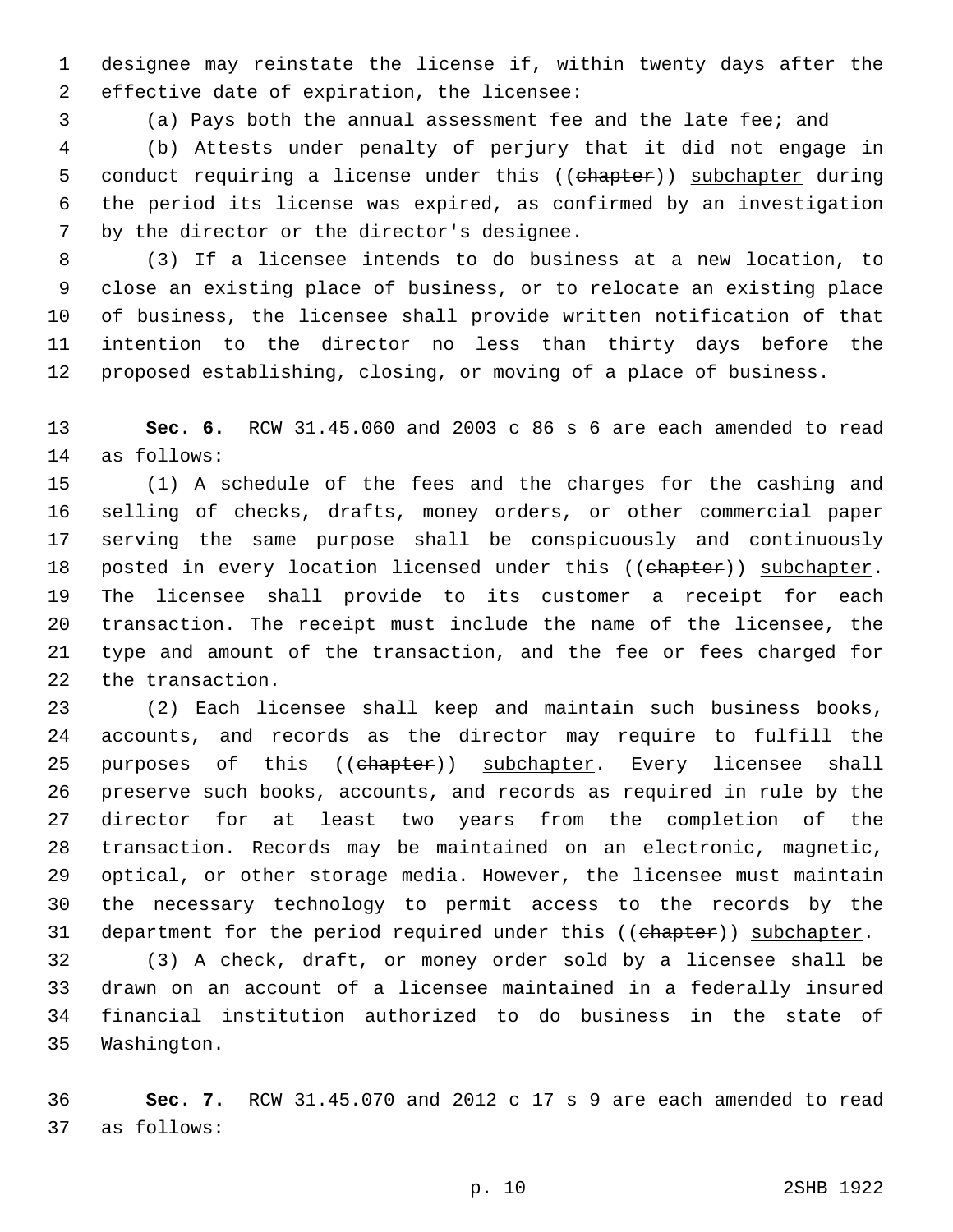(1) No licensee may engage in a loan business; the negotiation of loans; or the discounting of notes, bills of exchange, checks, or other evidences of debt in the same premises where a check cashing or selling business is conducted, unless the licensee:

 (a) Is conducting the activities of pawnbroker as defined in RCW 19.60.010;6

 (b) Is a properly licensed consumer loan company under chapter 31.04 RCW; or

 (c) Is conducting other lending activity permitted in the state 10 of Washington( $\overline{t}$  or

11 (d) Has a small loan endorsement issued under this chapter)).

12 (2) Except as otherwise permitted in this ((chapter)) subchapter, no licensee may at any time cash or advance any moneys on a postdated check or draft. However, a licensee may cash a check payable on the first banking day following the date of cashing if:

 (a) The check is drawn by the United States, the state of Washington, or any political subdivision of the state, or by any department or agency of the state or its subdivisions; or

 (b) The check is a payroll check drawn by an employer to the order of its employee in payment for services performed by the 21 employee.

22 (3) Except as otherwise permitted in this ((chapter)) subchapter, no licensee may agree to hold a check or draft for later deposit. A licensee must deposit all checks and drafts cashed by the licensee as 25 soon as practicable.

 (4) No licensee may issue or cause to be issued any check, draft, or money order, or other commercial paper serving the same purpose, that is drawn upon the trust account of a licensee without concurrently receiving the full principal amount, in cash, or by check, draft, or money order from a third party believed to be valid.

 (5) Each licensee shall comply with all applicable state and federal statutes relating to the activities governed by this 33 ((chapter)) subchapter.

 **Sec. 8.** RCW 31.45.090 and 2005 c 274 s 257 are each amended to 35 read as follows:

 (1) Each licensee shall submit to the director, in a form approved by the director, a report containing financial statements covering the calendar year or, if the licensee has an established fiscal year, then for such fiscal year, within one hundred five days

p. 11 2SHB 1922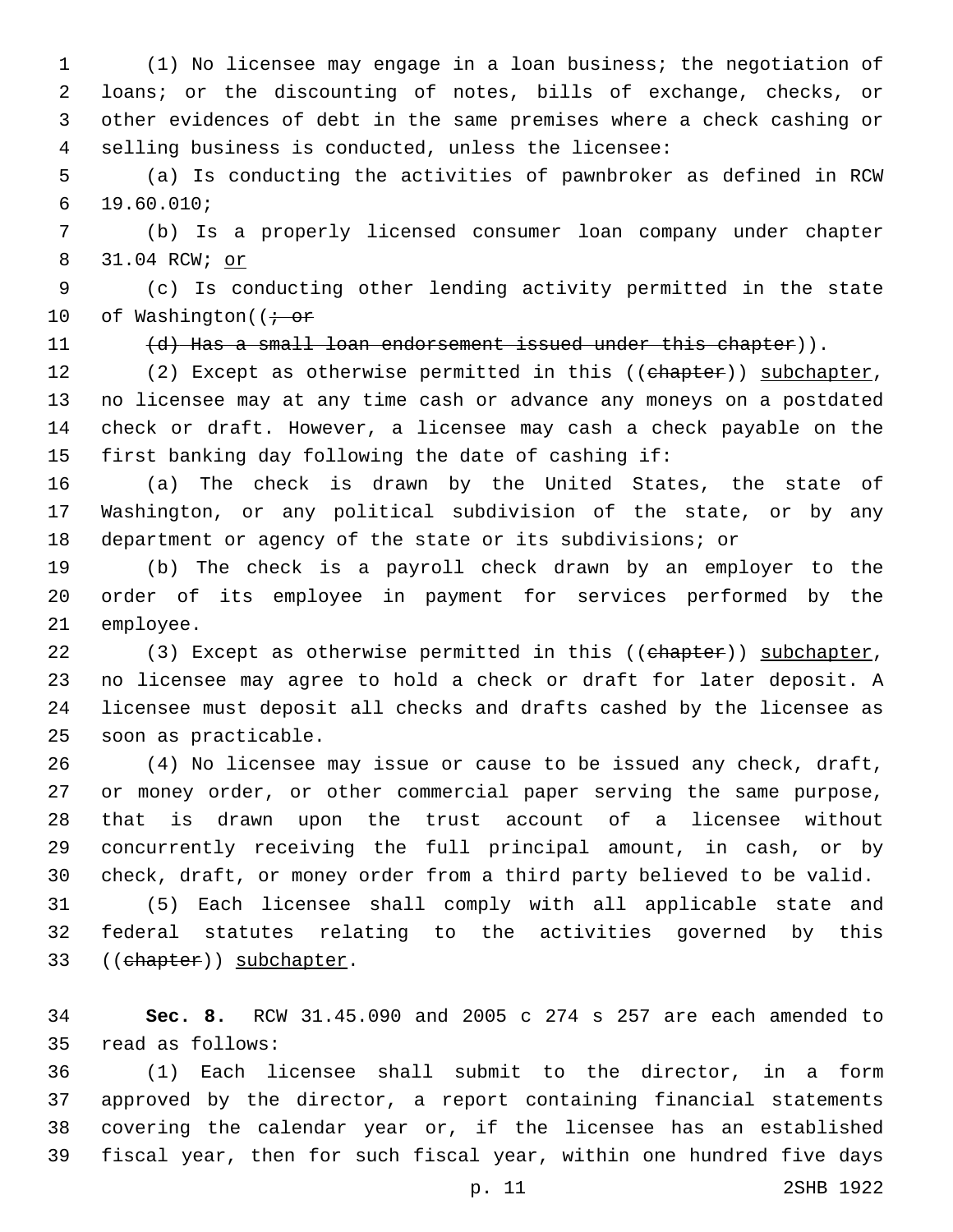after the close of each calendar or fiscal year. The licensee shall also file such additional relevant information as the director may require. Any information provided by a licensee in an annual report that constitutes a trade secret under chapter 19.108 RCW is exempt from disclosure under chapter 42.56 RCW, unless aggregated with information supplied by other licensees in such a manner that the licensee's individual information is not identifiable. Any information provided by the licensee that allows identification of the licensee may only be used for purposes reasonably related to the 10 regulation of licensees to ensure compliance with this ((chapter)) 11 subchapter.

 (2) A licensee whose license has been suspended or revoked shall submit to the director, at the licensee's expense, within one hundred five days after the effective date of such surrender or revocation, a closing audit report containing audited financial statements as of such effective date for the twelve months ending with such effective 17 date.

 (3) The director shall adopt rules specifying the form and content of such audit reports and may require additional reporting as is necessary for the director to ensure compliance with this 21 ((chapter)) subchapter.

 **Sec. 9.** RCW 31.45.100 and 2003 c 86 s 16 are each amended to 23 read as follows:

 The director or the director's designee may at any time examine and investigate the business and examine the books, accounts, records, and files, or other information, wherever located, of any licensee or person who the director has reason to believe is engaging 28 in the business governed by this ((chapter)) subchapter. For these purposes, the director or the director's designee may require the attendance of and examine under oath all persons whose testimony may be required about the business or the subject matter of the investigation. The director or the director's designee may require the production of original books, accounts, records, files, or other information, or may make copies of such original books, accounts, records, files, or other information. The director or the director's designee may issue a subpoena or subpoena duces tecum requiring attendance and testimony, or the production of the books, accounts, records, files, or other information. The director shall collect from the licensee the actual cost of the examination or investigation.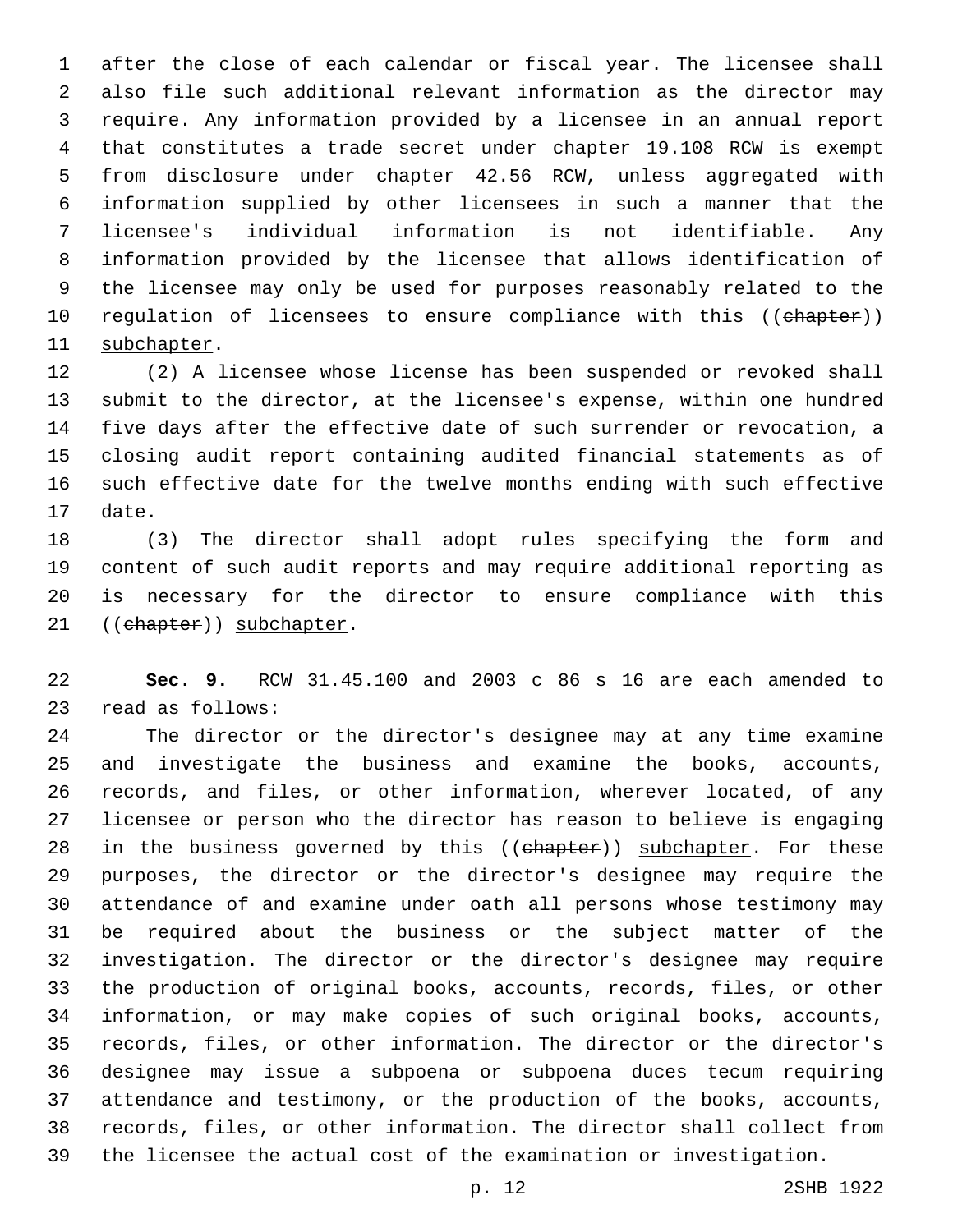1 **Sec. 10.** RCW 31.45.105 and 2012 c 17 s 10 are each amended to 2 read as follows:

3 (1) It is a violation of this ((chapter)) subchapter for any 4 person subject to this ((chapter)) subchapter to:

5 (a) Directly or indirectly employ any scheme, device, or artifice 6 to defraud or mislead any ((borrower, to defraud or mislead any 7 lender, or to defraud or mislead any) person;

8 (b) Directly or indirectly engage in any unfair or deceptive 9 practice toward any person; and

10 (c) Directly or indirectly obtain property by fraud or 11 misrepresentation( $(i \div)$ 

12 (d) Make a small loan to any person physically located in 13 Washington through use of the internet, facsimile, telephone, kiosk, 14 or other means without first obtaining a small loan endorsement; and

15 (e) Sell in a retail installment transaction under chapter 63.14 16 RCW open loop prepaid access (prepaid access as defined in 31 C.F.R. 17 Part 1010.100(ww) and not closed loop prepaid access as defined in 31 18 C.F.R. Part 1010.100(kkk) +)).

19 (2) It is a violation of this ((chapter)) subchapter for any 20 person subject to this  $((ehapter))$  subchapter to:

21 (a) Advertise, print, display, publish, distribute, or broadcast 22 or cause or permit to be advertised, printed, displayed, published, 23 distributed, or ((broadcast [broadcasted])) broadcasted any statement 24 or representation that is false, misleading, or deceptive, or that 25 omits material information;

26 (b) Fail to pay the annual assessment by the date and time as 27 specified in RCW 31.45.050;

28 (c) Fail to pay any other fee, assessment, or moneys due the 29 department.

30 (3) In addition to any other penalties, any transaction in 31 violation of subsection (1) of this section is uncollectible and unenforceable.32

33 **Sec. 11.** RCW 31.45.110 and 2014 c 36 s 7 are each amended to 34 read as follows:

 (1) The director may issue and serve upon a licensee or applicant, or any director, officer, sole proprietor, partner, or controlling person of a licensee or applicant, a statement of charges if, in the opinion of the director, any licensee or applicant, or any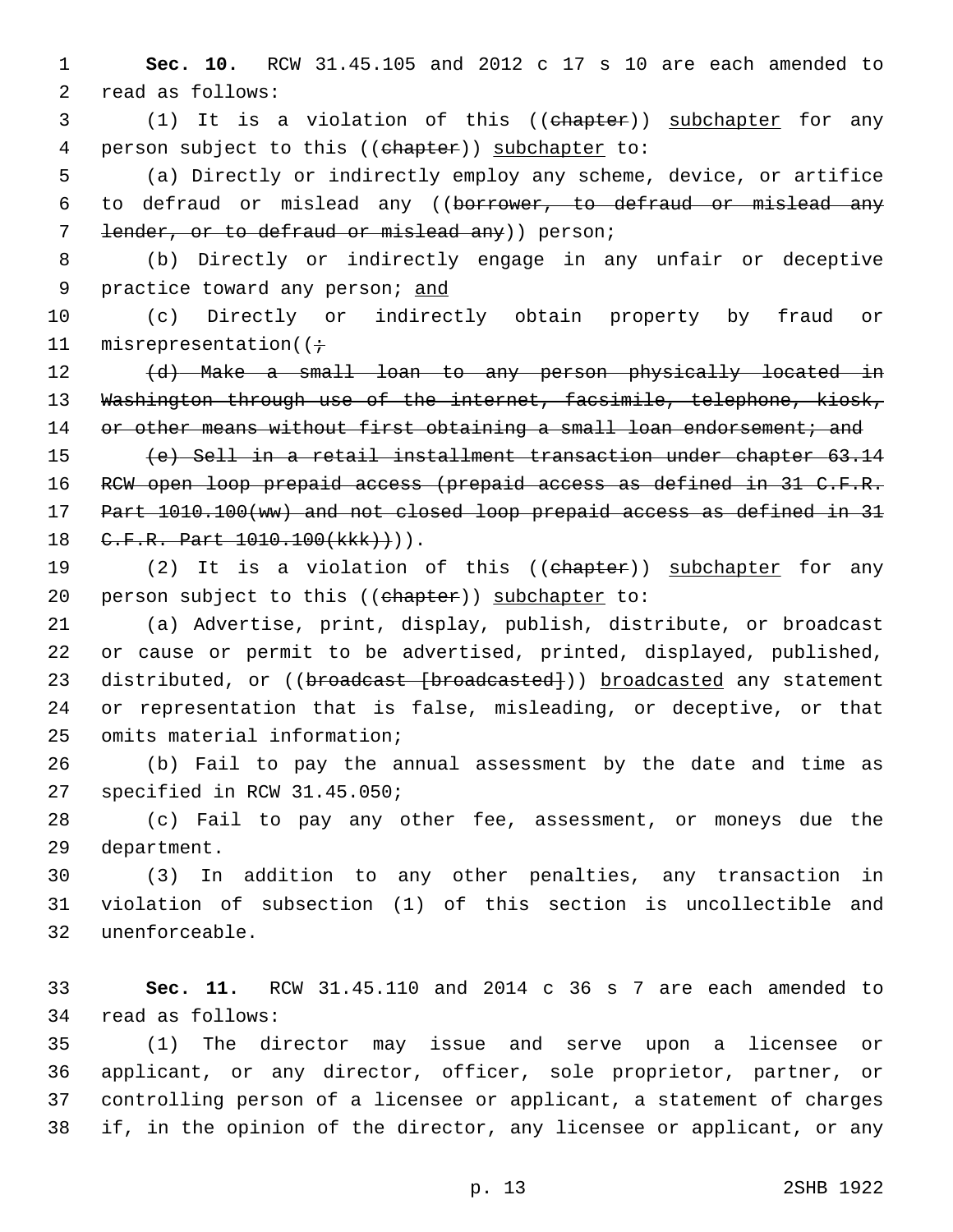director, officer, sole proprietor, partner, or controlling person of 2 a licensee or applicant:

 (a) Is engaging or has engaged in an unsafe or unsound financial practice in conducting a business governed by this ((chapter)) 5 subchapter;

 (b) Is violating or has violated this ((chapter)) subchapter, 7 including violations of:

 (i) Any rules, orders, or subpoenas issued by the director under 9 any act;

 (ii) Any condition imposed in writing by the director in connection with the granting of any application or other request by 12 the licensee; or

(iii) Any written agreement made with the director;

 (c) Is about to do the acts prohibited in (a) or (b) of this subsection when the opinion that the threat exists is based upon 16 reasonable cause;

 (d) Obtains a license by means of fraud, misrepresentation, concealment, or through mistake or inadvertence of the director;

 (e) Provides false statements or omits material information on an 20 application;

 (f) Knowingly or negligently omits material information during or in response to an examination or in connection with an investigation 23 by the director;

 (g) Fails to pay a fee or assessment required by the director or any multistate licensing system prescribed by the director, or fails 26 to maintain the required bond or deposit;

 (h) Commits a crime against the laws of any jurisdiction involving moral turpitude, financial misconduct, or dishonest dealings. For the purposes of this section, a certified copy of the final holding of any court, tribunal, agency, or administrative body of competent jurisdiction is conclusive evidence in any hearing under 32 this ((chapter)) subchapter;

 (i) Knowingly commits or is a party to any material fraud, misrepresentation, concealment, conspiracy, collusion, trick, scheme, or device whereby any other person relying upon the word, representation, or conduct acts to his or her injury or damage;

 (j) Converts any money or its equivalent to his or her own use or 38 to the use of his or her principal or of any other person;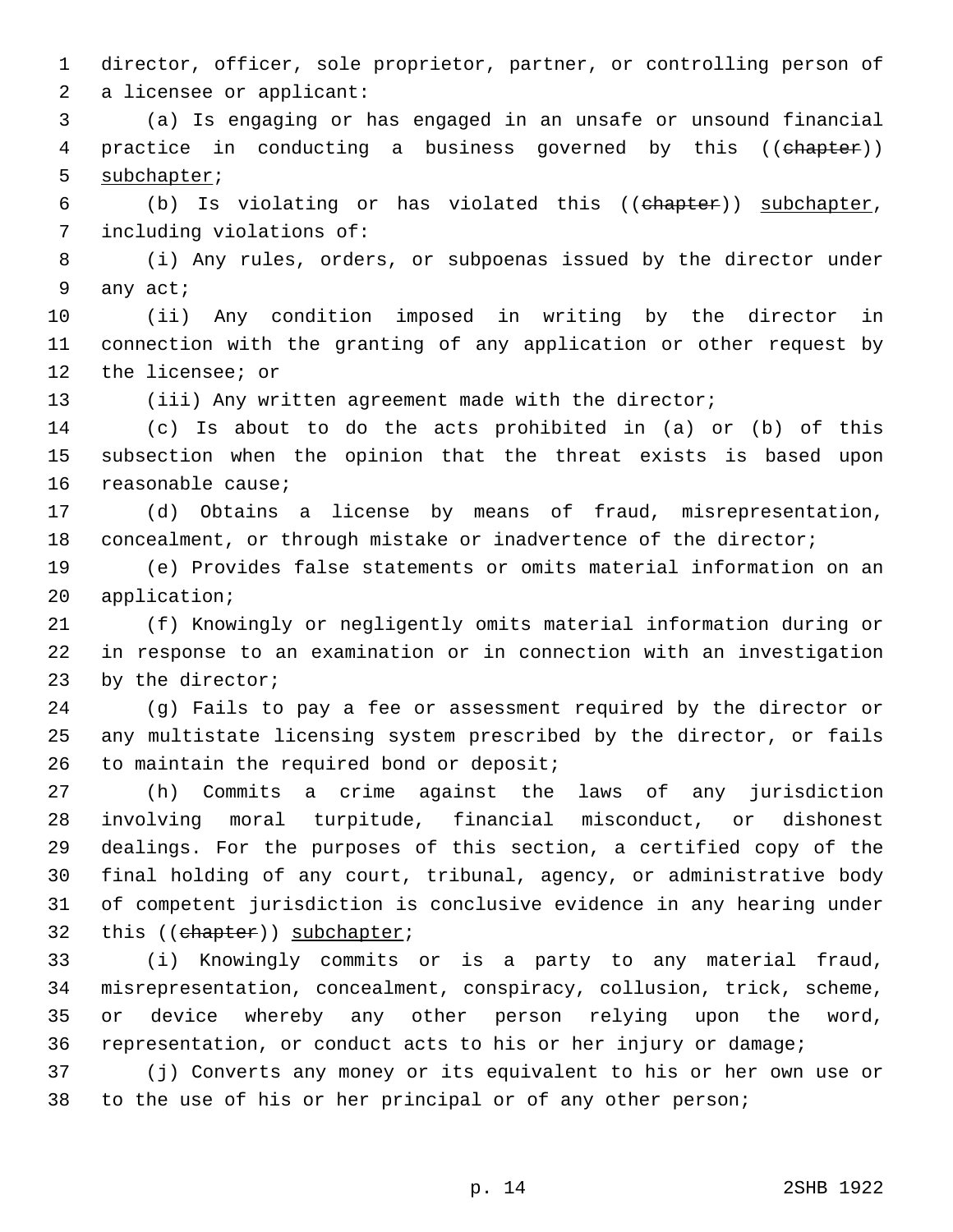(k) Fails to disclose any information within his or her knowledge or fails to produce any document, book, or record in his or her possession for inspection by the director upon demand;

 (l) Commits any act of fraudulent or dishonest dealing. For the purposes of this section, a certified copy of the final holding of any court, tribunal, agency, or administrative body of competent jurisdiction is conclusive evidence in any hearing under this 8 ((chapter)) subchapter;

 (m) Commits an act or engages in conduct that demonstrates incompetence or untrustworthiness, or is a source of injury and loss 11 to the public;

 (n) Violates any applicable state or federal law relating to the 13 activities governed by this ((chapter)) subchapter.

 (2) The statement of charges must be issued under chapter 34.05 RCW. The director or the director's designee may impose the following sanctions against any licensee or applicant, or any directors, officers, sole proprietors, partners, controlling persons, or 18 employees of a licensee or applicant:

19 (a) Deny, revoke, suspend, or condition a license ((or small loan 20 endorsement));

 (b) Order the licensee or person to cease and desist from 22 practices that violate this ((chapter)) subchapter or constitute 23 unsafe and unsound financial practices;

 (c) Impose a fine not to exceed one hundred dollars per day for 25 each day's violation of this ((ehapter)) subchapter;

 (d) Order restitution or refunds to borrowers or other parties 27 for violations of this ((chapter)) subchapter or take other 28 affirmative action as necessary to comply with this ((chapter)) 29 subchapter; and

 (e) Remove from office or ban from participation in the affairs of any licensee any director, officer, sole proprietor, partner, 32 controlling person, or employee of a licensee.

 (3) The proceedings to impose the sanctions described in subsection (2) of this section, including any hearing or appeal of the statement of charges, are governed by chapter 34.05 RCW. The statute of limitations on actions not subject to RCW 4.16.160 that 37 are brought under this ((chapter)) subchapter by the director is five 38 years.

 (4) Unless the licensee or person personally appears at the hearing or is represented by a duly authorized representative, the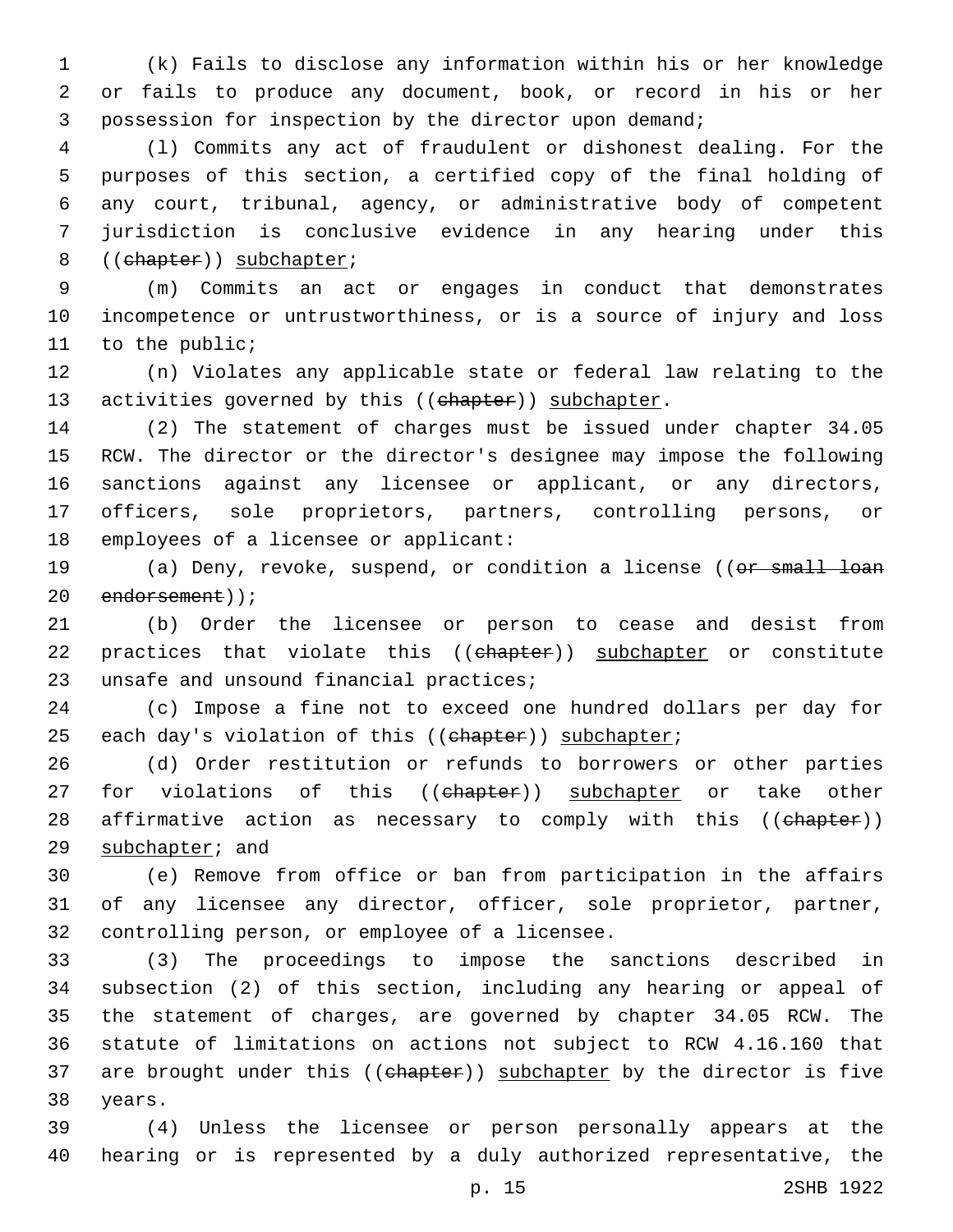1 licensee is deemed to have consented to the statement of charges and 2 the sanctions imposed in the statement of charges.

 (5) Except to the extent prohibited by another statute, the director may engage in informal settlement of complaints or enforcement actions including, but not limited to, payment to the department for purposes of financial literacy and education programs 7 authorized under RCW 43.320.150.

8 **Sec. 12.** RCW 31.45.150 and 1994 c 92 s 287 are each amended to 9 read as follows:

10 Whenever as a result of an examination or report it appears to 11 the director that:

12 (1) The capital of any licensee is impaired;

13 (2) Any licensee is conducting its business in such an unsafe or 14 unsound manner as to render its further operations hazardous to the 15 public;

16 (3) Any licensee has suspended payment of its trust obligations;

17 (4) Any licensee has refused to submit its books, papers, and 18 affairs to the inspection of the director or the director's examiner;

19 (5) Any officer of any licensee refuses to be examined under oath 20 regarding the business of the licensee;

21 (6) Any licensee neglects or refuses to comply with any order of 22 the director made pursuant to this ((chapter)) subchapter unless the 23 enforcement of such order is restrained in a proceeding brought by 24 such licensee;

 the director may immediately take possession of the property and business of the licensee and retain possession until the licensee resumes business or its affairs are finally liquidated as provided in RCW 31.45.160. The licensee may resume business upon such terms as 29 the director may prescribe.

30 **Sec. 13.** RCW 31.45.180 and 1994 c 92 s 290 are each amended to 31 read as follows:

32 Any person who violates or participates in the violation of any 33 provision of the rules or orders of the director or of this 34 ((chapter)) subchapter is guilty of a misdemeanor.

35 **Sec. 14.** RCW 31.45.190 and 1991 c 355 s 19 are each amended to 36 read as follows: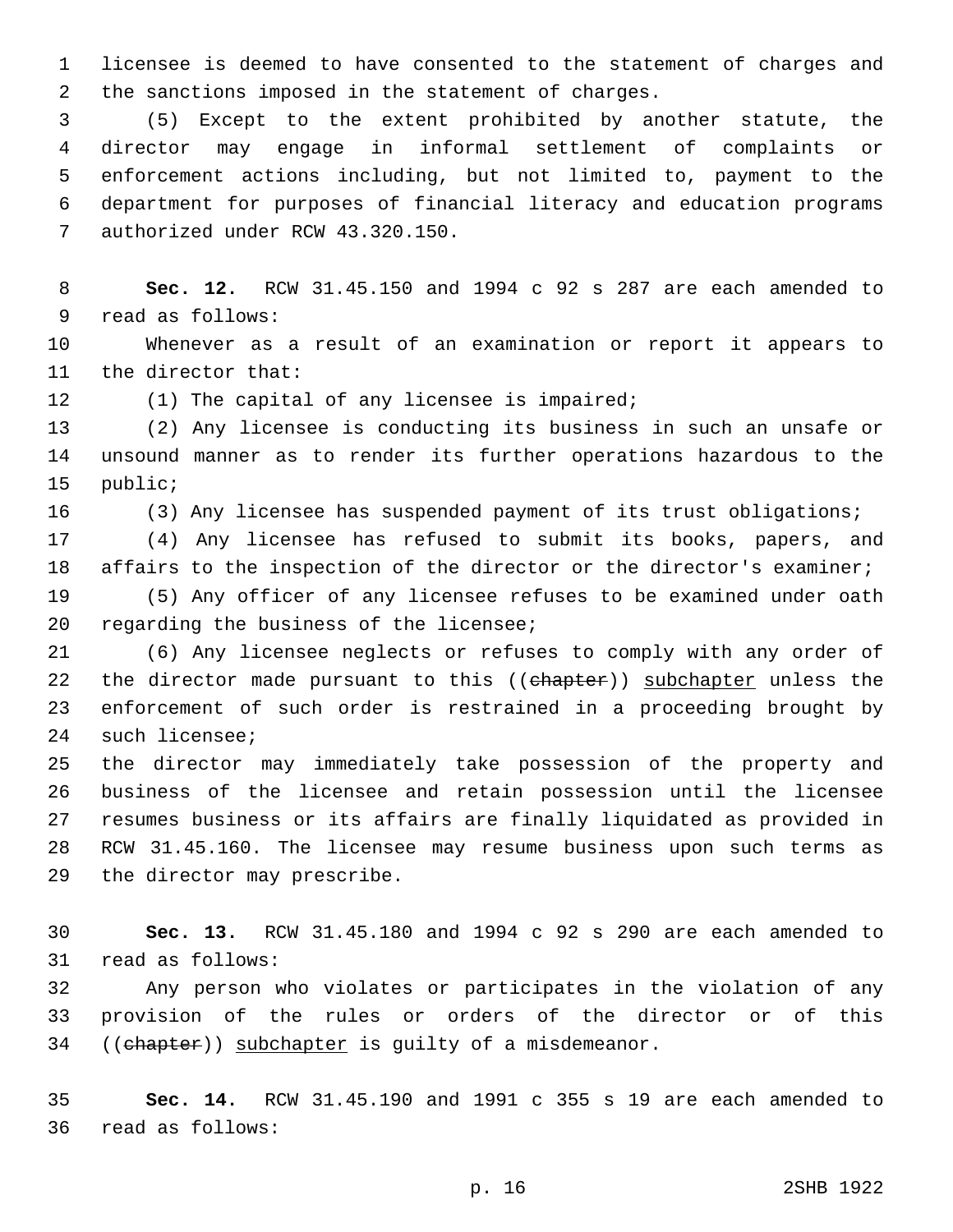The legislature finds and declares that any violation of this 2 ((ehapter)) subchapter substantially affects the public interest and is an unfair and deceptive act or practice and an unfair method of competition in the conduct of trade or commerce as set forth in RCW 19.86.020. Remedies available under chapter 19.86 RCW shall not affect any other remedy the injured party may have.

 **Sec. 15.** RCW 31.45.200 and 1994 c 92 s 291 are each amended to 8 read as follows:

 The director has the power, and broad administrative discretion, 10 to administer and interpret the provisions of this ((chapter)) 11 subchapter to ensure the protection of the public.

 NEW SECTION. **Sec. 16.** Subject to section 55 of this act, the following acts or parts of acts are each repealed, effective July 1, 2016, or on and after the effective date of the final rules adopted by the director implementing this act, whichever is later:

 (1) RCW 31.45.073 (Making small loans—Endorsement required—Due date—Termination date—Maximum amount—Installment plans—Interest— Fees—Postdated check or draft as security) and 2009 c 510 s 3, 2003 c 19 86 s 8, & 1995 c 18 s 2;

 (2) RCW 31.45.077 (Small loan endorsement—Application—Form— Information—Exemption from disclosure—Fees) and 2005 c 274 s 256, 22 2003 c 86 s 9, 2001 c 177 s 13, & 1995 c 18 s 3;

 (3) RCW 31.45.079 (Making small loans—Agent for a licensee or exempt entity—Federal preemption) and 2003 c 86 s 10;

 (4) RCW 31.45.082 (Delinquent small loan—Restrictions on collection by licensee or third party—Definitions) and 2009 c 13 s 1 27 & 2003 c 86 s 11;

 (5) RCW 31.45.084 (Small loan installment plan—Terms— Restrictions) and 2009 c 510 s 4 & 2003 c 86 s 12;

 (6) RCW 31.45.085 (Loan application—Required statement—Rules) 31 and 2009 c 510 s 5;

 (7) RCW 31.45.086 (Small loans—Right of rescission) and 2003 c 86  $s$  13;

 (8) RCW 31.45.088 (Small loans—Disclosure requirements— Advertising—Making loan) and 2003 c 86 s 14;35

 (9) RCW 31.45.093 (Information system—Access—Required 37 information—Fees—Rules) and 2009 c 510 s 6;

p. 17 2SHB 1922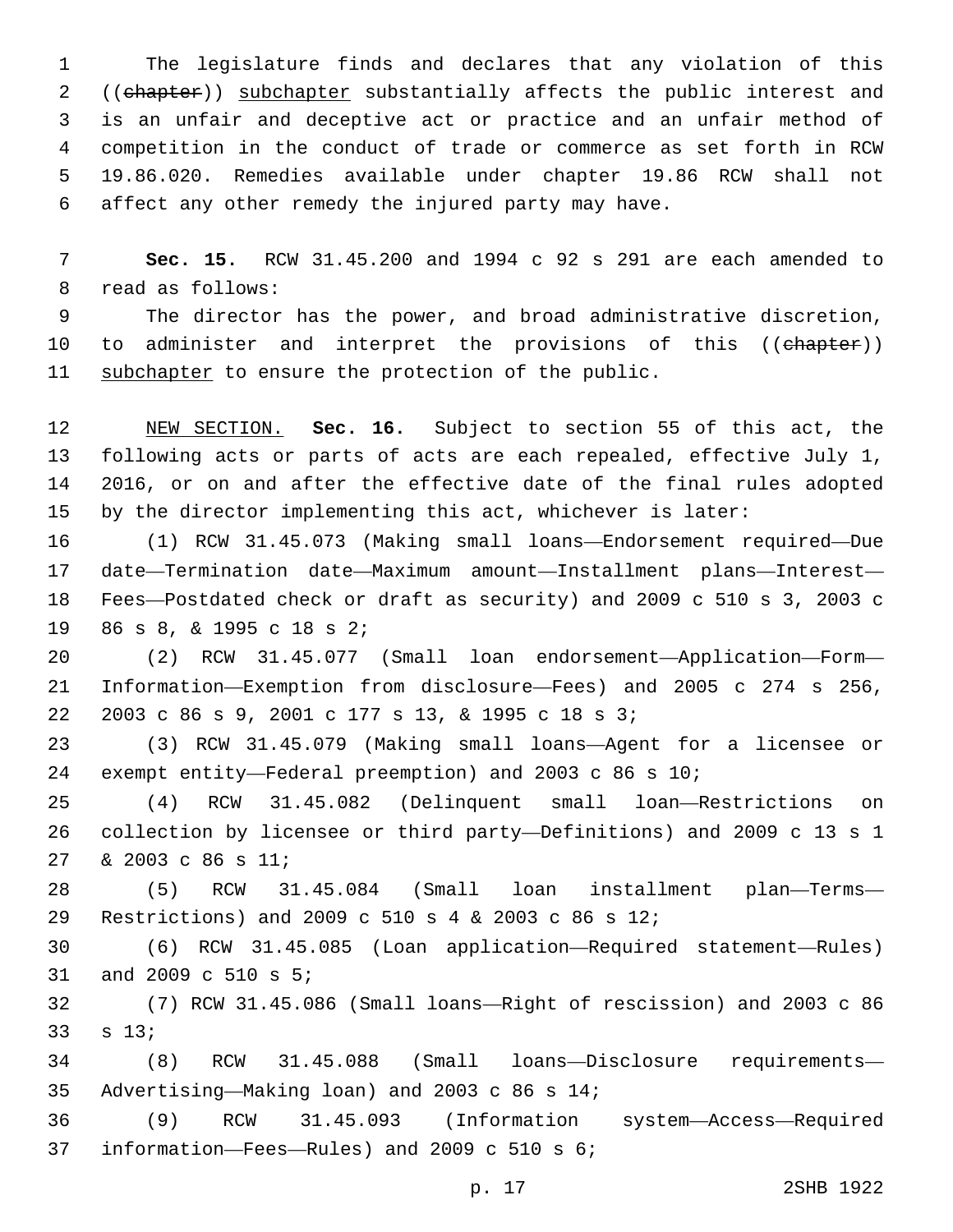(10) RCW 31.45.095 (Report by director—Contents) and 2009 c 510 s  $7;$  and

 (11) RCW 31.45.210 (Military borrowers—Licensee's duty— Definition) and 2005 c 256 s 1.4

 NEW SECTION. **Sec. 17.** A new section is added to chapter 31.45 RCW under the subchapter heading "check cashers and sellers" to read 7 as follows:

 (1) Small loans made pursuant to this chapter as it existed before the effective date of this section may no longer be made on and after July 1, 2016, or on and after the effective date of the final rules adopted by the director implementing this act, whichever is later, provided the subchapter "small consumer installment loans" 13 becomes law as it is enacted by the legislature.

 (2) Provided subsection (1) of this section becomes law as enacted by the legislature and the director adopts final rules implementing this act, all small loan licensees must surrender their small loan license in accordance with the closure rules adopted by the director and pay any applicable assessments due. Notwithstanding surrender or such closure rules, a small loan licensee may collect a small loan with an outstanding balance. The director has the authority to transition the database for small loans as necessary. The director may adopt rules to implement this section.

 (3) This section is only effective provided section 16 of this 24 act becomes law as enacted by the legislature.

 (4) The director must provide notice of the effective date of the final rules adopted under this section to affected parties, the chief clerk of the house of representatives, the secretary of the senate, the office of the code reviser, and others as deemed appropriate by 29 the director.

 NEW SECTION. **Sec. 18.** RCW 31.45.010 through 31.45.210 constitute the subchapter "check cashers and sellers."

## **SMALL CONSUMER INSTALLMENT LOANS**

 NEW SECTION. **Sec. 19.** DEFINITIONS. The definitions in this section apply throughout this subchapter unless the context clearly requires otherwise.

(1) "Authenticate" means the same as defined in RCW 62A.9A-102.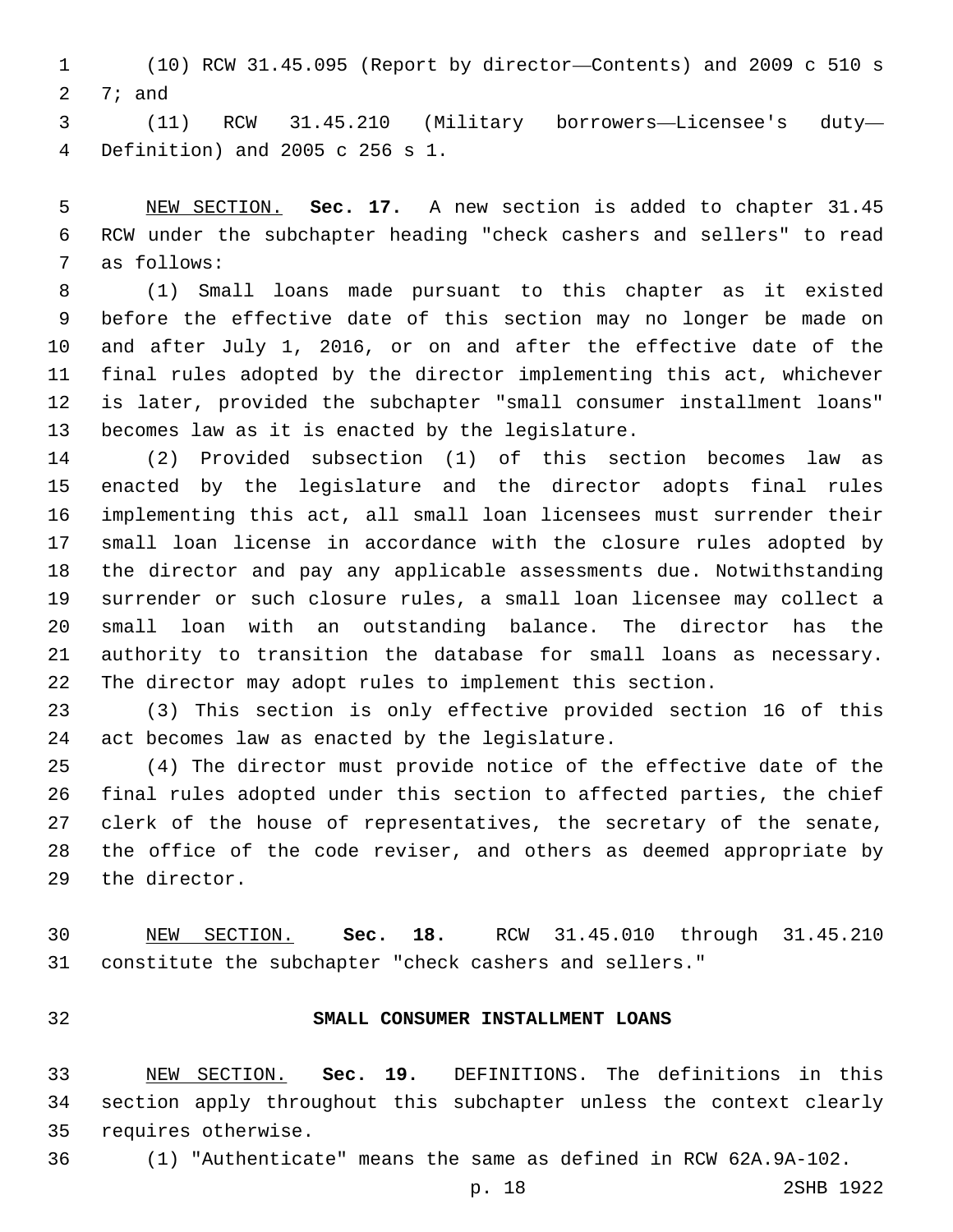(2) "Borrower" means a natural person who receives a small consumer installment loan.2

 (3) "Controlling person" means a person owning or controlling ten percent or more of the total outstanding shares of the applicant or licensee, if the applicant or licensee is a corporation, and a member who owns ten percent or more of a limited liability company or 7 limited liability partnership.

(4) "Department" means the department of financial institutions.

(5) "Director" means the director of financial institutions.

 (6) "Final payment date" means the date of the borrower's last scheduled payment on a small consumer installment loan.

 (7) "Gross monthly income" means a borrower's or potential borrower's gross monthly income as demonstrated by evidence of income, including, but not limited to, a pay stub, documentation reflecting receipt of public benefits, tax returns, bank statements, 16 or other documentation.

 (8) "License" means a license issued by the director under this 18 subchapter.

 (9) "Licensee" means a single small consumer installment lender licensed by the director to engage in business in accordance with this subchapter. "Licensee" also means a small consumer installment lender, whether located within or outside of this state, who fails to 23 obtain a license required by this subchapter.

 (10) "Loaned amount" means the principal amount of the loan exclusive of any interest, fees, penalties, or charges authorized by 26 this subchapter.

27 (11) "Military borrower" means:

(a) A "covered borrower" as defined in 32 C.F.R. Sec. 323.3; and

 (b)(i) A member of the reserve components of the United States army, navy, air force, marine corps, coast guard, army national 31 guard, or air national guard; and

 (ii) A spouse or dependent child of a person under (b)(i) of this 33 subsection.

 (12) "Person" means an individual, partnership, association, limited liability company, limited liability partnership, trust, 36 corporation, and any other legal entity.

(13) "Record" means the same as defined in RCW 62A.1-201.

 (14) "Scheduled payment" means any single payment disclosed in a payment schedule on a federal truth in lending act disclosure. "Scheduled payment" does not mean an actual payment on a date

p. 19 2SHB 1922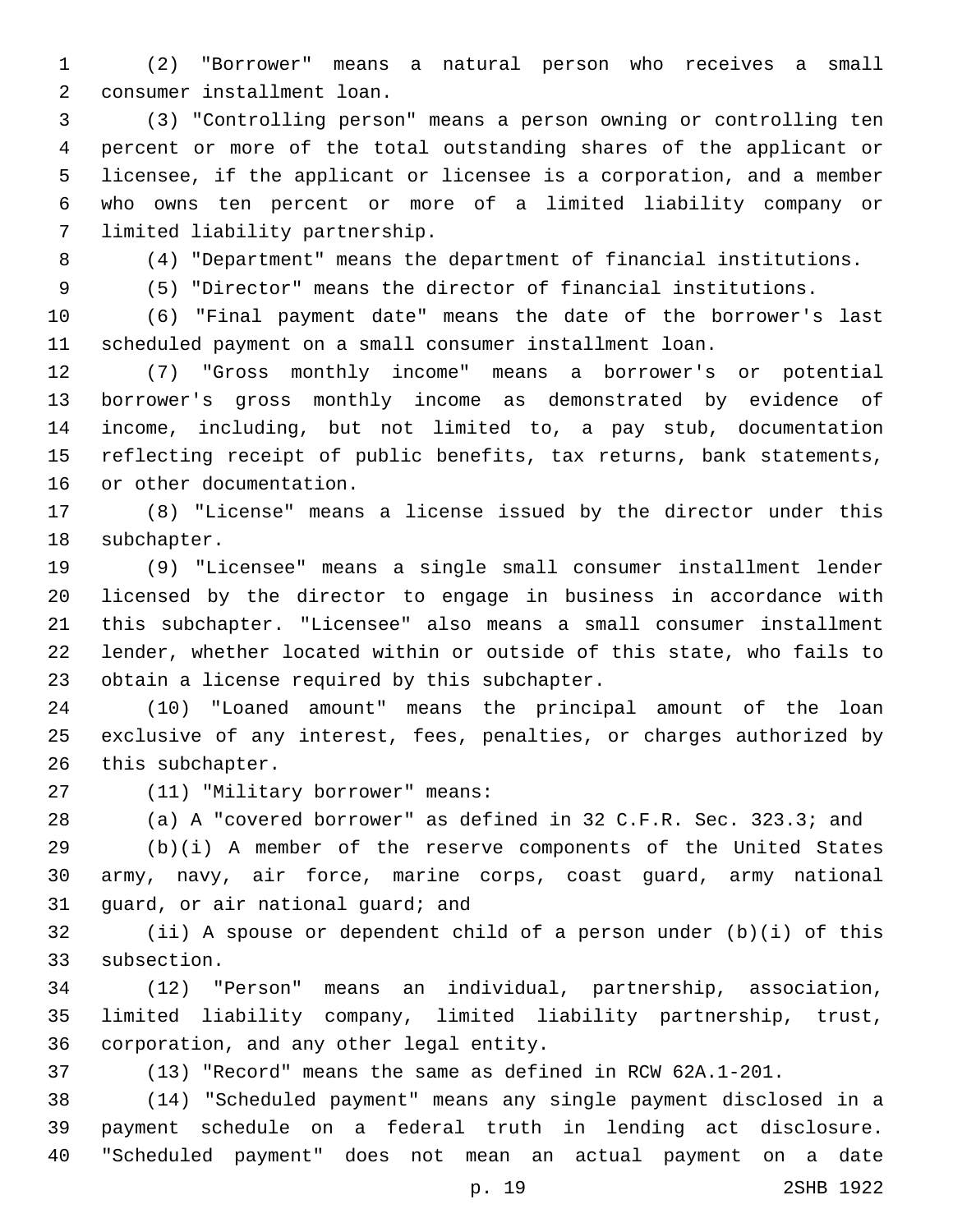different than a payment on the loan payment schedule, or the payment in full of a loan before the final payment date on the loan payment 3 schedule.

 (15) "Small consumer installment loan" means a loan for personal, family, or household purposes made to a natural person in a single advance with terms as provided for in this subchapter.

 (16) "Truth in lending act" means the truth in lending act, 15 U.S.C. Sec. 1601 and Regulation Z, 12 C.F.R. Part 1026.

 NEW SECTION. **Sec. 20.** APPLICABILITY. (1) Any small consumer installment loan made within this state is subject to the authority and restrictions of this subchapter.

(2) This subchapter does not apply to the following:

 (a) Any person doing business under, and as permitted by, any law of this state or of the United States relating to banks, savings banks, trust companies, savings and loan or building and loan 16 associations, or credit unions; or

(b) Loans made under chapters 19.60 and 31.04 RCW.

 NEW SECTION. **Sec. 21.** LICENSE REQUIRED. No person may engage in advertising or making small consumer installment loans without first obtaining a license from the director in accordance with this subchapter. A license is required for each location where a licensee engages in the business of making small consumer installment loans.

 NEW SECTION. **Sec. 22.** LICENSE—APPLICATION—FEE—BOND— INFORMATION FROM APPLICANTS. (1) Each application for a license must be in writing in a form prescribed by the director and must contain the following information:

 (a) The legal name, residence, and business address of the applicant and, if the applicant is a partnership, association, limited liability company, limited liability partnership, or corporation, of every member, officer, principal, or director 31 thereof;

 (b) The location where the initial registered office of the 33 applicant will be located;

 (c) The complete address of any other locations at which the applicant currently proposes to engage in making small consumer 36 installment loans; and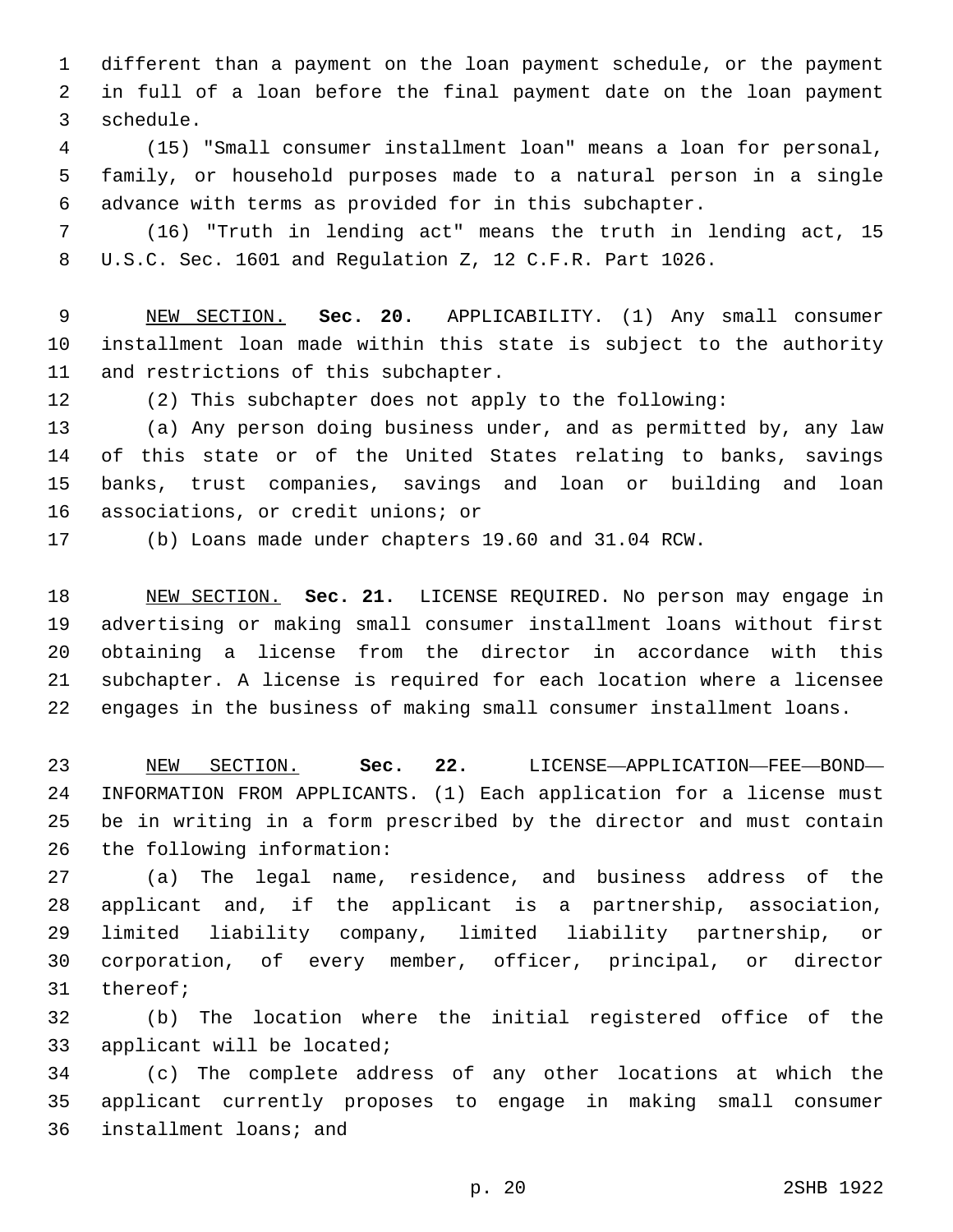(d) Such other data, financial statements, and pertinent information as the director may require with respect to the 3 applicant, its members, principals, or officers.

 (2) As part of or in connection with an application for any license under this section, or periodically, each officer, director, and owner applicant shall furnish information concerning his or her identity, including fingerprints for submission to the Washington state patrol or the federal bureau of investigation for a state and national criminal history background check, personal history, experience, business record, purposes, and other pertinent facts, as the director may reasonably require. As part of or in connection with an application for a license under this subchapter, or periodically upon license renewal, the director is authorized to receive criminal history record information that includes nonconviction data as defined in RCW 10.97.030. The director may only disseminate nonconviction data obtained under this section to criminal justice agencies. This section does not apply to financial institutions regulated under chapters 31.12 and 31.13 RCW and Titles 30A, 32, and 19 33 RCW.

 (3) Any information in the application regarding the personal residential address or telephone number of the applicant, any financial information about the applicant and entities owned or controlled by the applicant, and any trade secret as defined in RCW 19.108.010 including any financial statement that is a trade secret, is exempt from the public records disclosure requirements of chapter 26 42.56 RCW.

 (4) The application must be filed together with an application fee established by rule by the director. The fees collected must be deposited to the credit of the financial services regulation fund in 30 accordance with RCW 43.320.110.

 (5) Each applicant shall file and maintain a surety bond, approved by the director, executed by the applicant as obligor and by a surety company authorized to do a surety business in this state as surety, whose liability as a surety does not exceed, in the aggregate, the penal sum of the bond. The penal sum of the bond must be a minimum of thirty thousand dollars and a maximum of two hundred fifty thousand dollars based on the annual dollar amount of loans originated. The bond must run to the state of Washington as obligee for the use and benefit of the state and of any person or persons who may have a cause of action against the obligor under this subchapter.

p. 21 2SHB 1922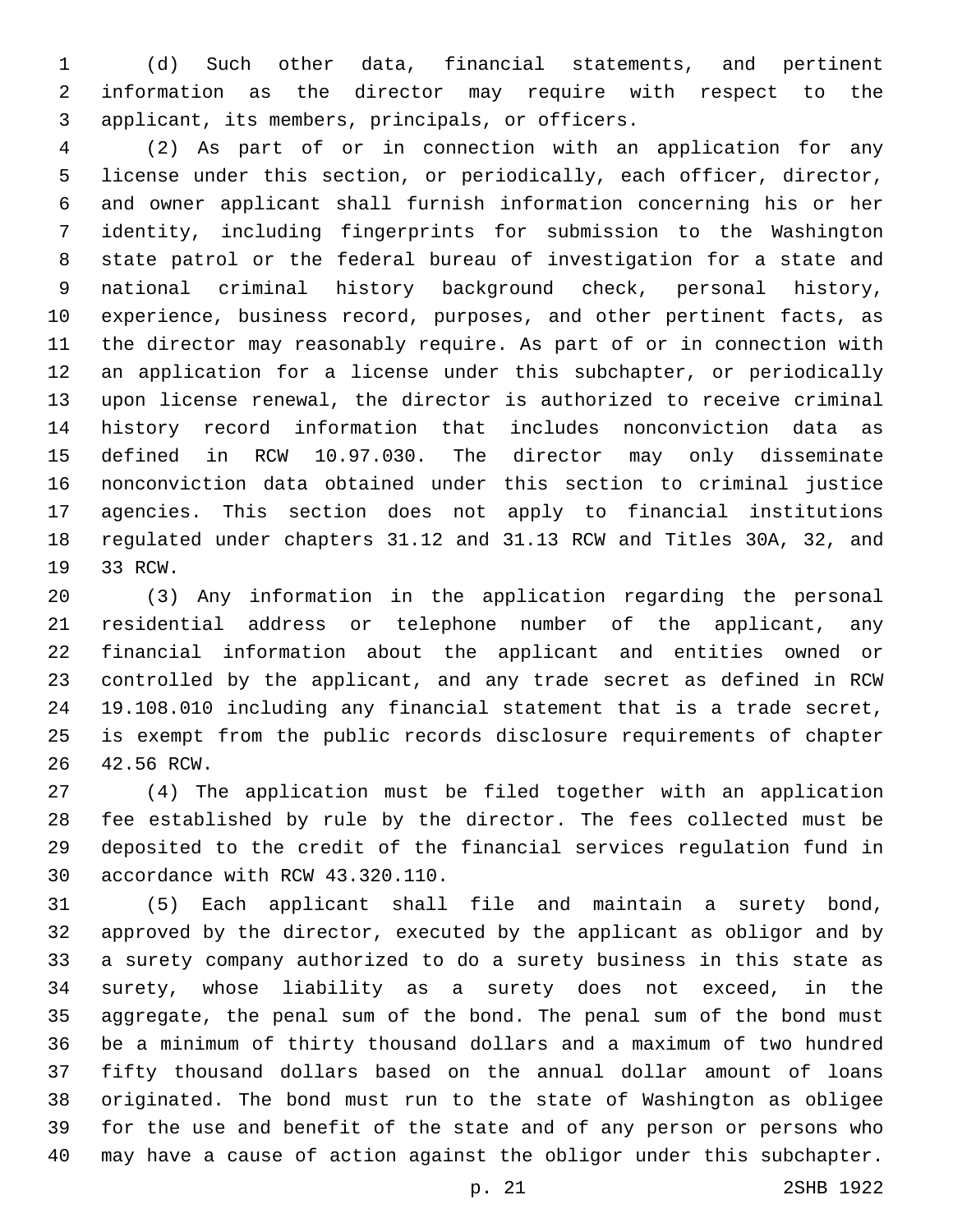The bond must be conditioned that the obligor as licensee will faithfully conform to and abide by this subchapter and all the rules adopted under this subchapter. The bond must pay to the state and any person or persons having a cause of action against the obligor all moneys that may become due and owing to the state and those persons under and by virtue of this subchapter.6

 NEW SECTION. **Sec. 23.** APPLICATION FOR LICENSE—FINANCIAL RESPONSIBILITY—DIRECTOR'S INVESTIGATION. (1) The director shall conduct an investigation of every applicant to determine the financial responsibility, experience, character, and general fitness of the applicant. The director shall issue the applicant a license to engage in the business of making small consumer installment loans, if the director determines that:

 (a) The applicant has satisfied the licensing requirements of 15 this subchapter;

 (b) The applicant is financially responsible and appears to be able to conduct the business of making small consumer installment loans in an honest, fair, and efficient manner with the confidence 19 and trust of the community and in accordance with this subchapter; and

21 (c) The applicant has the required bond.

 (2) The director may refuse to issue a license if he or she finds that the applicant, or any person who is a director, officer, partner, agent, sole proprietor, owner, or controlling person of the applicant, has been convicted of a felony in any jurisdiction within seven years of filing the present application or is associating or consorting with any person who has been convicted of a felony in any jurisdiction within seven years of filing the present application.

(3) A license may not be issued to an applicant:

 (a) Whose license to conduct business under this subchapter, or any similar statute in any other jurisdiction, has been suspended or revoked within five years of the filing of the present application;

 (b) Who has been banned from the industry by an administrative order issued by the director or the director's designee, for the 35 period specified in the administrative order; or

 (c) Who has advertised or made internet loans in violation of 37 this subchapter.

 (4) A license issued in accordance with this subchapter remains in force and effect until surrendered, suspended, or revoked, or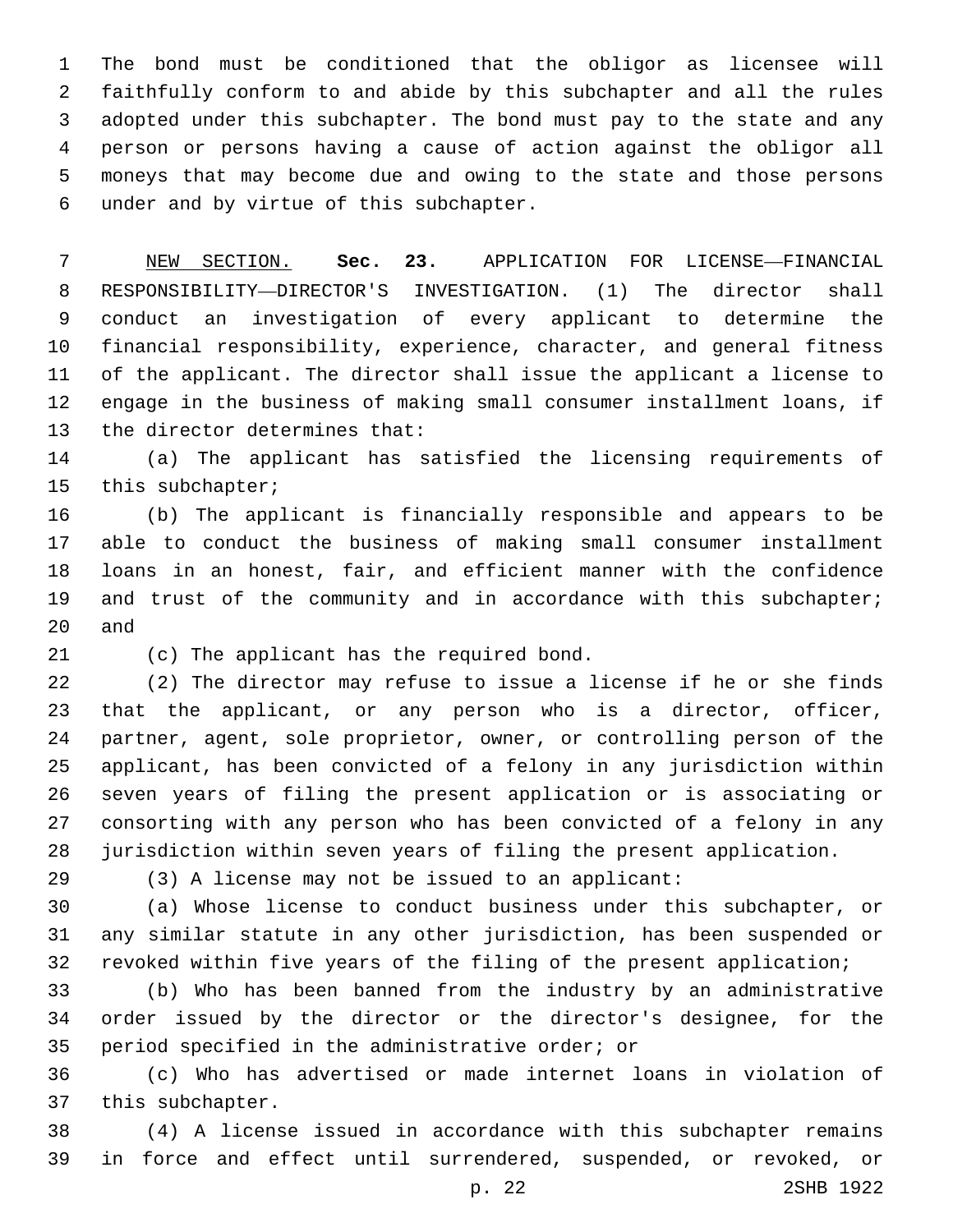until the license expires as a result of nonpayment of the annual 2 assessment fee as defined in this subchapter.

 NEW SECTION. **Sec. 24.** MULTISTATE LICENSING SYSTEM—DIRECTOR'S DISCRETION. Applicants may be required to make application through a multistate licensing system as prescribed by the director. Existing licensees may be required to transition onto a multistate licensing system as prescribed by the director.

 NEW SECTION. **Sec. 25.** TERMS OF LOANS. A small consumer installment loan is subject to the following limitations:

 (1) The interest charged on the loaned amount must not exceed thirty-six percent per annum, exclusive of fees, penalties, or 12 charges authorized by this subchapter;

(2) The loaned amount must not exceed one thousand dollars;

 (3) The loaned amount and accrued interest and fees must be fully repayable in substantially equal and consecutive installments according to a payment schedule agreed to by the parties;

(4) A loan term must not be less than one hundred eighty days;

 (5) A loan term must not be more than three hundred sixty-six 19 days;

 (6) The loaned amount and accrued interest and fees must be fully 21 amortized over the term of the loan; and

 (7) The borrower's repayment obligations must not be secured by a 23 lien on any real or personal property.

 NEW SECTION. **Sec. 26.** LIMITATIONS ON INTEREST AND CHARGES. Notwithstanding any other provision of law, a licensee, in addition to collecting the principal amount of the loan:

 (1) May charge, contract for, and receive interest of no more than thirty-six percent per annum on the outstanding unpaid balance of the loaned amount, exclusive of fees, penalties, or charges 30 authorized by this subchapter;

 (2) May charge a loan origination fee on a small consumer installment loan not to exceed fifteen percent of the loaned amount. The origination fee shall not be precomputed, but shall accrue each day until the loan is repaid in full. The amount that accrues each day shall be equal to the total amount of the origination fee divided by the number of days in the loan term. Notwithstanding this subsection, a small consumer installment loan licensee must provide a

p. 23 2SHB 1922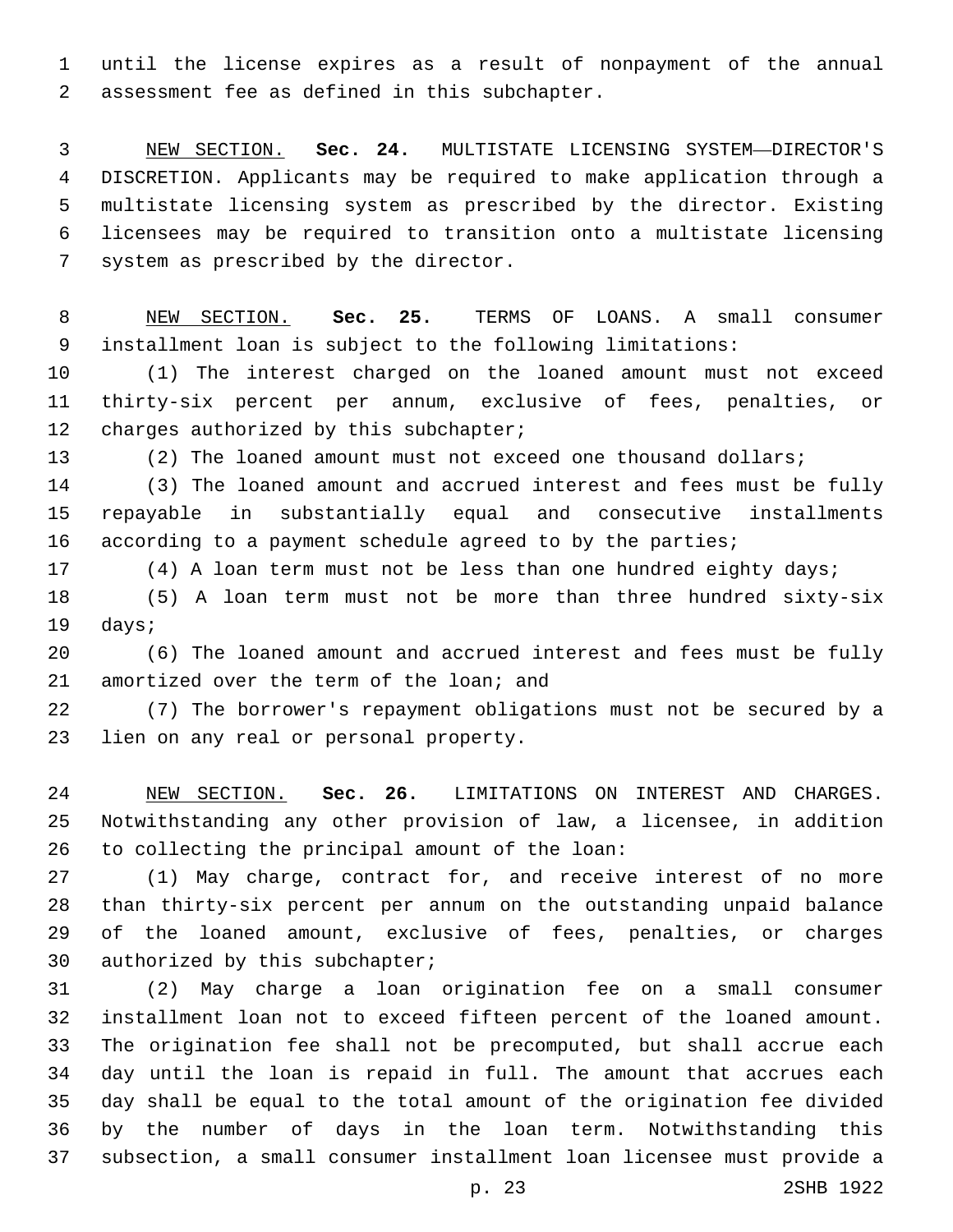full refund of all charges after rescission as provided in section 30 2 of this  $acti$ 

 (3) May charge a monthly maintenance fee on a small consumer installment loan, not to exceed seven and one-half percent of the loaned amount for each month in which the loan has an outstanding balance. A monthly maintenance fee is fully earned at the end of each month after the loan origination date when the borrower has a balance outstanding on the last day of the month and is not subject to refund. Notwithstanding this subsection, maintenance fees for a small consumer installment loan shall not exceed an amount equal to sixty dollars for each month the loan remains unpaid. For the purpose of this subsection, a "month" is measured from a given date of a given calendar month to the same date of the subsequent calendar month. If the origination date of the small consumer installment loan is the last day of a month, months are measured from the last day of that month to the last day of each following month. If the origination date of the small consumer installment loan is the 29th or 30th of a month, the last day of February must be used when applicable;

 (4) May contract with the borrower to repay the small consumer installment loan in installments that are substantially equal in amount which may be repayable weekly, biweekly, semimonthly, monthly, or in such other repayment frequency as the licensee and borrower may 23 agree;

 (5) May include in the amount of each scheduled payment all or part of the following, as applicable: (a) The accrued, pro rata portion of the origination fee; (b) a portion of the monthly maintenance fee equal to the aggregate of all monthly maintenance fees permitted under subsection (3) of this section divided by the total number of scheduled installment payments; (c) accrued interest; 30 and (d) principal;

 (6) Is prohibited from making a small consumer installment loan to a borrower if the loaned amount exceeds thirty percent of the borrower's gross monthly income. Gross monthly income must be evidenced by a pay stub or other evidence of income at least once every one hundred eighty days, and such evidence must (a) be no more than forty-five days old when presented to the licensee and (b) have been presented to the licensee no more than one hundred eighty days before the date on which the small consumer installment loan is made;

 (7) May, in the event that any scheduled payment is delinquent 40 ten days or more: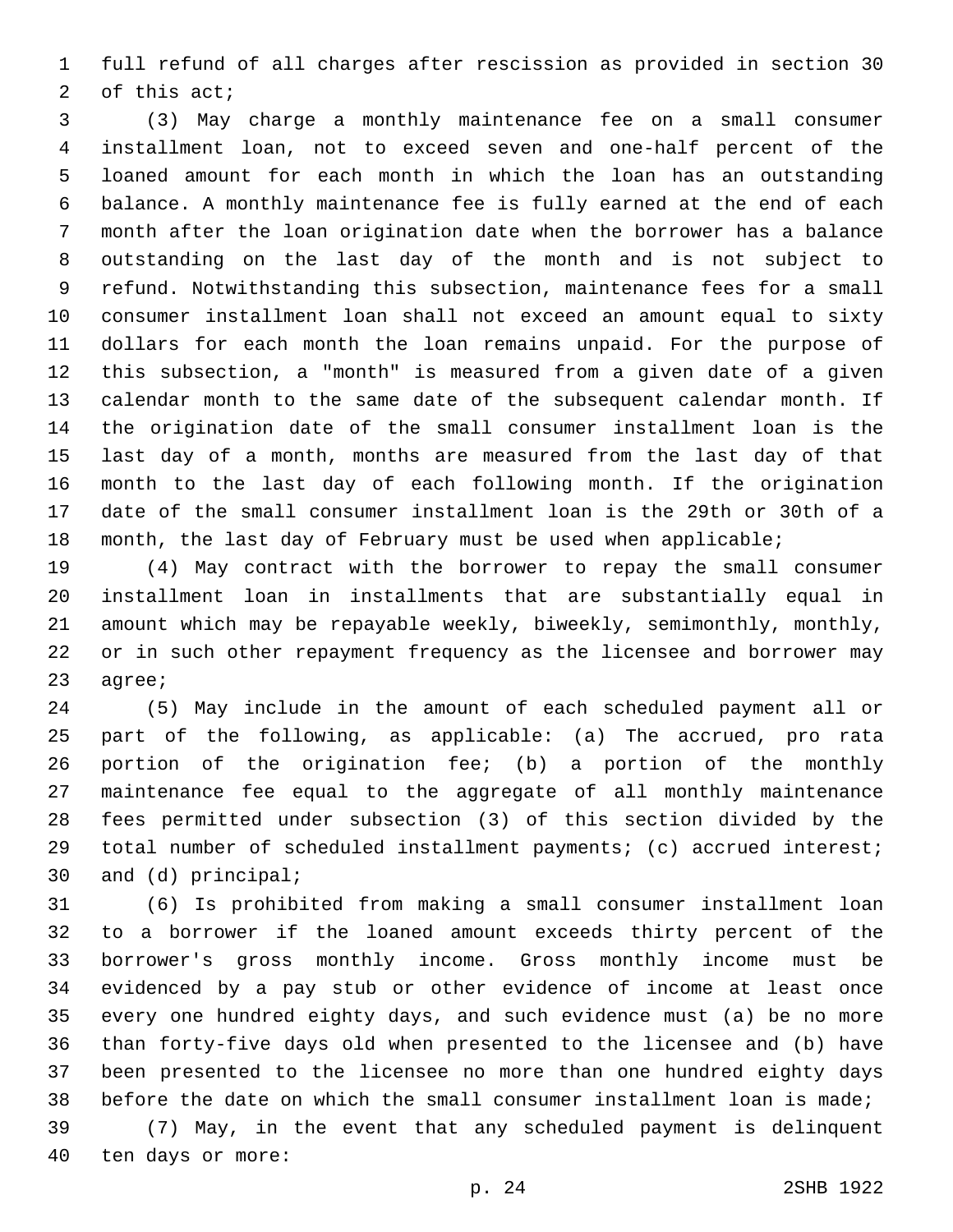(a) Charge and collect a penalty of not more than twenty-five 2 dollars per loan; or

 (b) Declare the entire loan due and payable and proceed to collect the small consumer installment loan, including the unpaid balance of the loaned amount and all interest, loan origination, and monthly maintenance fees that would have been due if the loan had 7 been paid in full on the final payment date;

 (8) May collect from the borrower reasonable attorneys' fees, actual expenses, and costs incurred in connection with the collection of any amounts due to a licensee with respect to a small consumer 11 installment loan;

 (9) Is prohibited from charging a prepayment fee. A borrower is allowed to pay all or part of a small consumer installment loan before the maturity date without incurring any additional fee;

 (10) Is prohibited from requiring a borrower to purchase add-on 16 products such as credit insurance; and

 (11) Is prohibited from charging any other interest, fees, penalties, or charges, except those provided in this section.

 NEW SECTION. **Sec. 27.** LOAN AGREEMENT—REQUIRED CONTENTS. A licensee making a small consumer installment loan must document the transaction by use of a record authenticated by the licensee and the borrower. This record must set forth the terms and conditions of the loan, including, but not limited to:

(1) The name and address of the borrower and the licensee;

25 (2) The transaction date;

26 (3) The loaned amount;

 (4) A statement of the total amount of finance charges charged, expressed both as a dollar amount and an annual percentage rate, calculated in accordance with the truth in lending act;

(5) The installment payment schedule;30

 (6) The right to rescind the loan on or before the close of business on the next day of business at the location where the loan 33 was originated;

 (7) A notice to the borrower that delinquency on one scheduled payment may result in a penalty of not more than twenty-five dollars 36 per loan and/or acceleration of the loan;

 (8) A description of the methods by which loan payments may be made, which may include cash, check, electronic fund transfers through automated clearing house or debit network, or any additional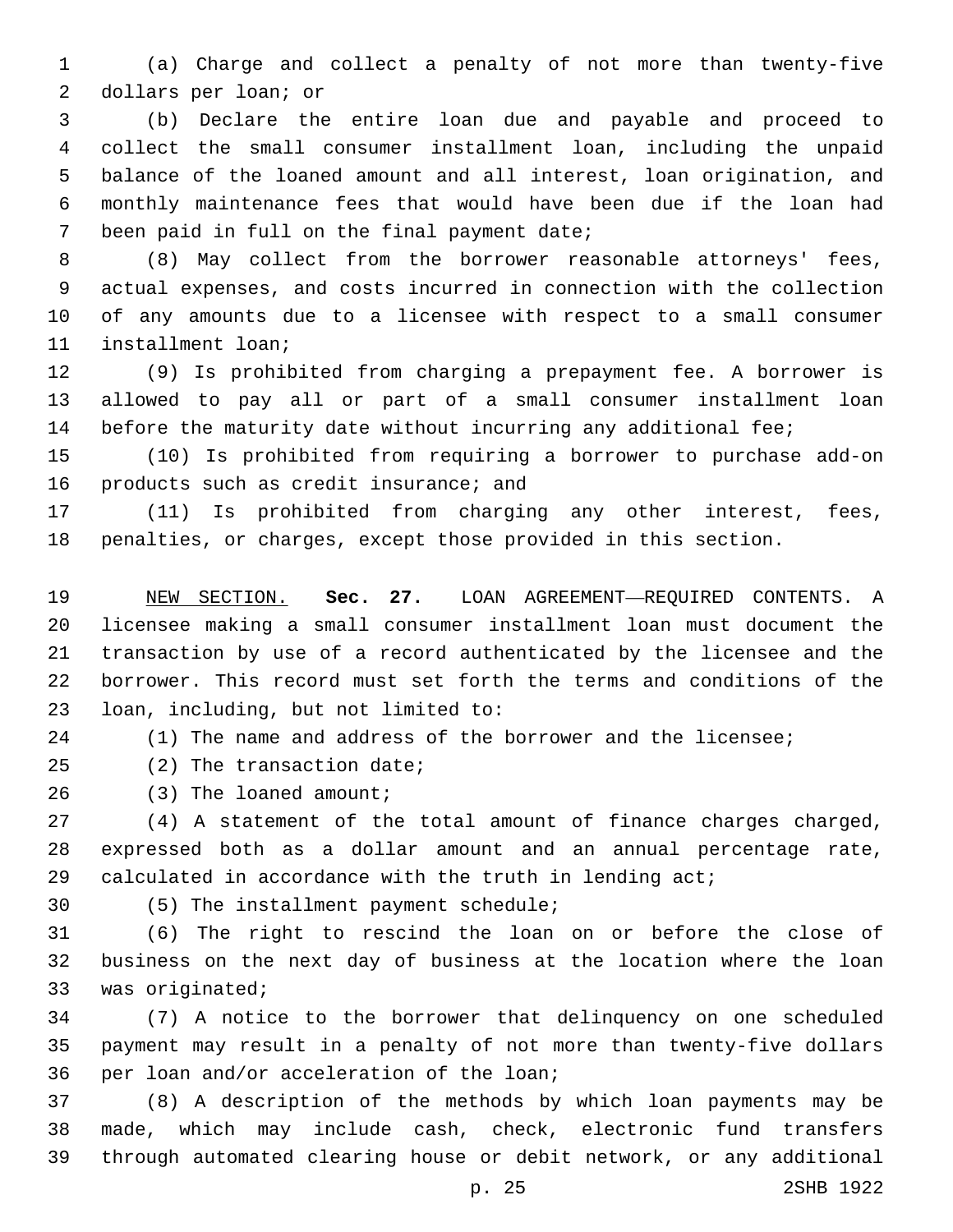method of loan payment authorized by the director after rule making. However, (a) a licensee may not condition an extension of credit under a small consumer installment loan on the borrower's repayment by preauthorized electronic fund transfers, and (b) a postdated check or electronic payment authorization used to make a payment on a small consumer installment loan must not be considered security or 7 collateral for the loan; and

 (9) A notice to the borrower in at least ten-point type that 9 states:

 A SMALL CONSUMER INSTALLMENT LOAN IS NOT INTENDED TO MEET LONG-11 TERM FINANCIAL NEEDS.

 A SMALL CONSUMER INSTALLMENT LOAN SHOULD BE USED ONLY TO MEET 13 SHORT-TERM CASH NEEDS.

 WHILE YOU ARE NOT REQUIRED TO REPAY THIS LOAN BEFORE ITS DUE DATE, IT IS IN YOUR BEST INTEREST TO DO SO. THE SOONER YOU REPAY THE LOAN, THE LESS IN INTEREST, FEES, AND OTHER CHARGES YOU WILL PAY.

 NEW SECTION. **Sec. 28.** NOTICE OF FEES AND CHARGES—RECEIPT. (1) A schedule of the fees, penalties, and charges for taking out a small consumer installment loan must be conspicuously and continuously posted in every location licensed under this subchapter.

 (2) The licensee shall provide to the borrower a receipt for each small consumer loan transaction. The receipt must include the name of the licensee, the type and amount of the transaction, and the fees 24 and charges charged for the transaction.

 NEW SECTION. **Sec. 29.** DISBURSEMENT OF PROCEEDS. A licensee may disburse the proceeds of a small consumer installment loan in the form of a check drawn on the licensee's bank account, in cash, by money order, by prepaid card, by electronic funds transfer, or by other method authorized by the director after rule making.

 NEW SECTION. **Sec. 30.** RESCISSION. A borrower may rescind a small consumer installment loan, on or before the close of business on the next day of business at the location where the loan was originated, by returning the principal in cash, the original check disbursed by the licensee, or the other disbursement of loan proceeds from the licensee to fund the loan. The licensee may not charge the borrower for rescinding the loan and must refund any loan fees and

p. 26 2SHB 1922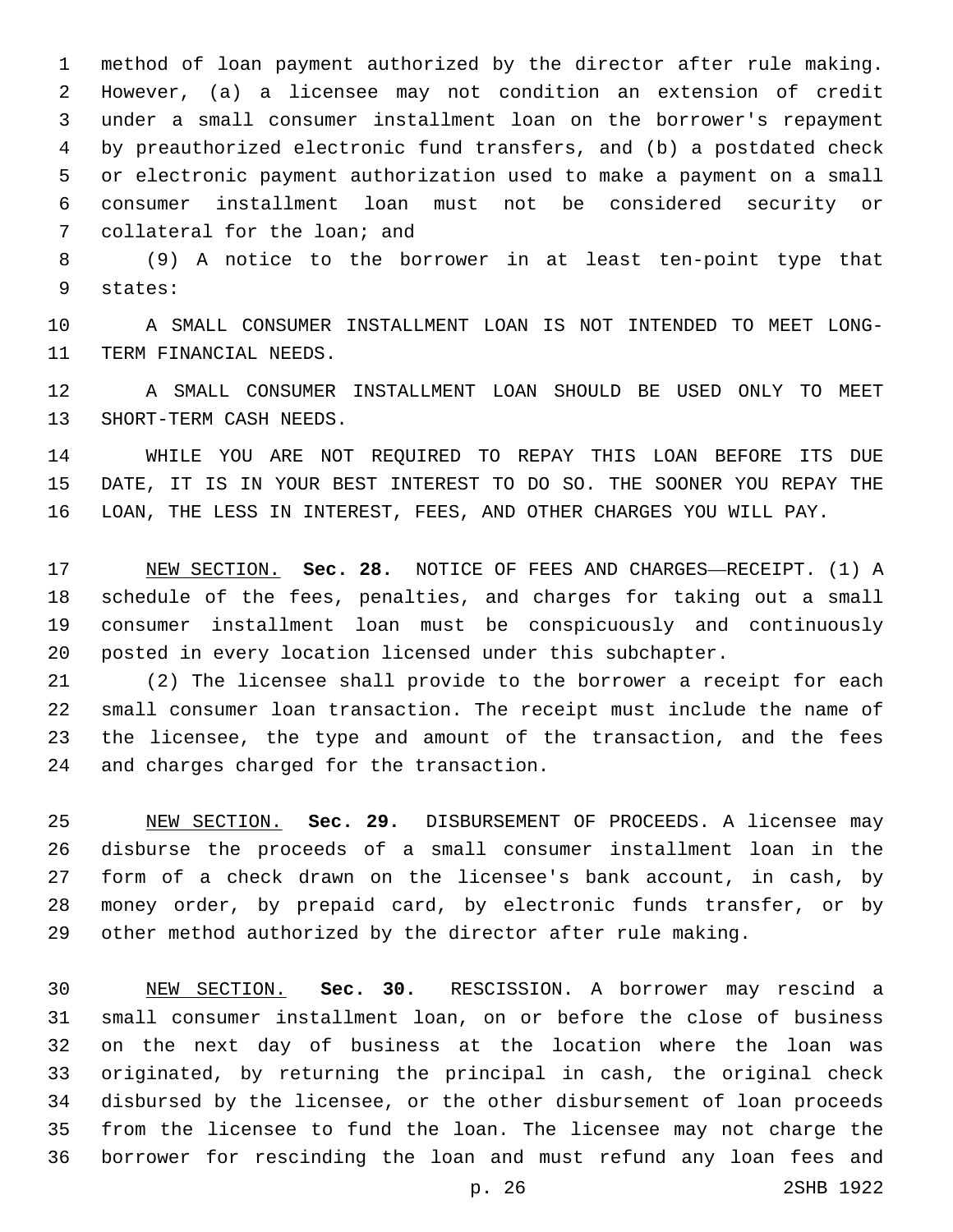interest received. The licensee shall conspicuously disclose to the borrower the right of rescission in writing in the loan agreement.

 NEW SECTION. **Sec. 31.** DELINQUENT SMALL CONSUMER INSTALLMENT LOAN—RESTRICTIONS ON COLLECTION BY LICENSEE OR THIRD PARTY. (1) A licensee shall comply with all applicable state and federal laws when collecting a delinquent small consumer installment loan. A licensee may take civil action to collect principal, interest, fees, penalties, charges, and costs allowed under this subchapter. A licensee may not threaten criminal prosecution as a method of collecting a delinquent small consumer installment loan or threaten to take any legal action against the borrower which the licensee may not legally take.

 (2) Unless invited by the borrower, a licensee may not visit a borrower's residence or place of employment for the purpose of collecting a delinquent small consumer installment loan. A licensee may not impersonate a law enforcement official, or make any statements which might be construed as indicating an official connection with any federal, state, county, or city law enforcement agency, or any other governmental agency, while engaged in collecting 20 a small consumer installment loan.

 (3) A licensee may not communicate with a borrower in such a manner as to harass, intimidate, abuse, or embarrass a borrower, including but not limited to communication at an unreasonable hour, with unreasonable frequency, by threats of force or violence, or by use of offensive language. A communication is presumed to have been made for the purposes of harassment if it is initiated by the 27 licensee for the purposes of collection and:

 (a) It is made with a borrower, spouse, or domestic partner in any form, manner, or place, more than three times in a single week;

 (b) It is made with a borrower at his or her place of employment more than one time in a single week or made to a borrower after the licensee has been informed that the borrower's employer prohibits 33 these communications;

 (c) It is made with the borrower, spouse, or domestic partner at his or her place of residence between the hours of 9:00 p.m. and 7:30 36 a.m.; or

 (d) It is made to a party other than the borrower, the borrower's attorney, the licensee's attorney, or a consumer reporting agency if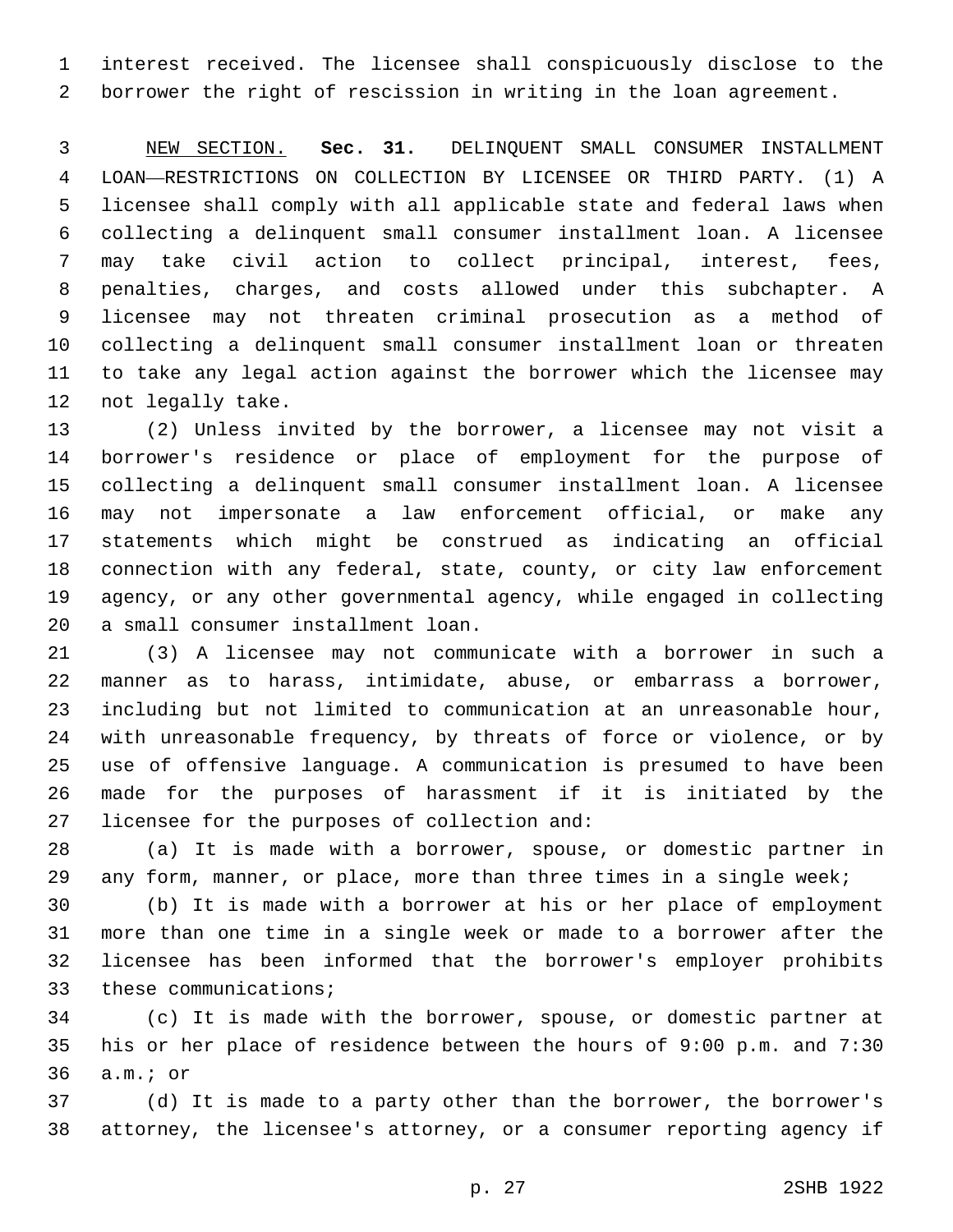otherwise permitted by law except for purposes of acquiring location 2 or contact information about the borrower.

 (4) A licensee is required to maintain a communication log of all telephone and written communications with a borrower initiated by the licensee regarding any collection efforts including date, time, and 6 the nature of each communication.

 (5) If a dishonored check is assigned to any third party for collection, this section applies to the third party for the 9 collection of the dishonored check.

 (6) For the purposes of this section, "communication" includes any contact with a borrower, initiated by the licensee, in person, by telephone, or in writing (including emails, text messages, and other electronic writing) regarding the collection of a delinquent small consumer installment loan, but does not include any of the following:

 (a) Communication while a borrower is physically present in the 16 licensee's place of business;

 (b) An unanswered telephone call in which no message (other than a caller identification) is left, unless the telephone call violates 19 subsection  $(3)(c)$  of this section; and

 (c) An initial letter to the borrower that includes disclosures intended to comply with the applicable provisions of the federal fair 22 debt collection practices act.

23 (7) For the purposes of this section:

 (a) A communication occurs at the time it is initiated by a licensee regardless of the time it is received or accessed by the 26 borrower; and

 (b) A call to a number that the licensee reasonably believes is the borrower's cell phone will not constitute a communication with a 29 borrower at the borrower's place of employment.

 (8) For the purposes of this section, "week" means a series of 31 seven consecutive days beginning on a Sunday.

 NEW SECTION. **Sec. 32.** LOAN FREQUENCY LIMITATIONS. (1) No licensee may extend to or have open with a borrower a small consumer installment loan at any time when that borrower has another small consumer installment loan with an outstanding balance with the licensee or another licensee unless the unpaid loaned amount of any and all small consumer installment loans to a borrower at any time does not exceed one thousand dollars.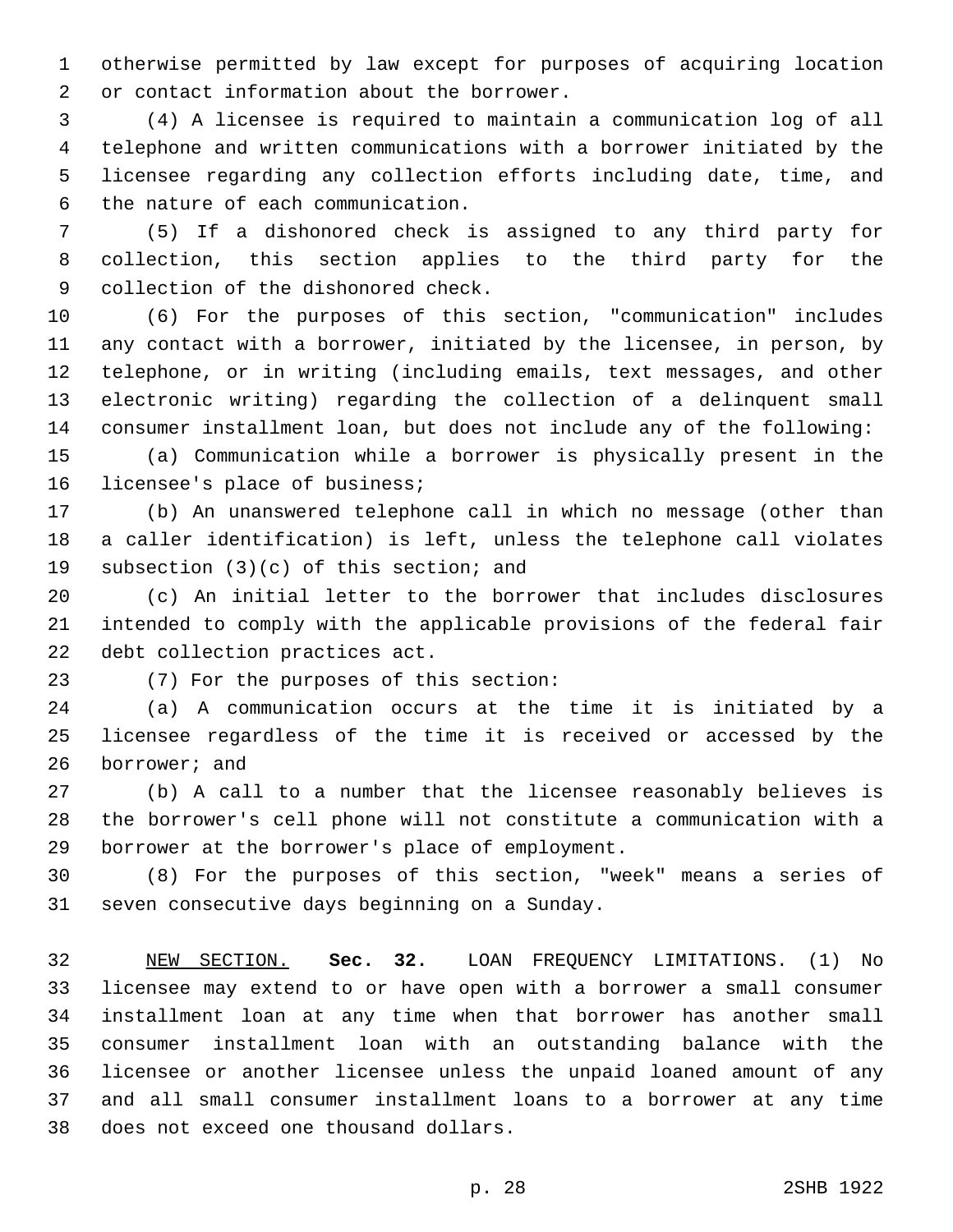(2) A licensee is prohibited from extending a small consumer 2 installment loan to a borrower who:

 (a) Is in default on another small consumer installment loan until after that loan is paid in full or two years have passed from the origination date of the small consumer installment loan, whichever occurs first; or6

 (b) Is in a repayment plan for a small consumer installment loan 8 with another licensee.

 (3) A licensee is prohibited from extending a small consumer 10 installment loan at any time to a borrower who:

 (a) Has an unpaid small loan made by a licensee under chapter 12 31.45 RCW; or

(b) Is in an installment plan under RCW 31.45.088.

 (4) The director has broad rule-making authority to adopt and implement a database system to carry out this section. This includes, but is not limited to, taking the steps necessary to contract a database vendor, and set licensee fees to operate and administer the 18 database system.

 (5) The information in the database described in this section is exempt from public disclosure under chapter 42.56 RCW.

 NEW SECTION. **Sec. 33.** MILITARY BORROWERS. (1) A licensee is prohibited from extending a small consumer installment loan to any military borrower. In determining if a borrower is a military borrower and is ineligible to obtain a small consumer installment loan, a licensee may rely upon a statement provided by a borrower on a form prescribed by rule by the director. The form must apply standards to all military borrowers that are similar to the covered borrower identification statement standards of 32 C.F.R. Sec. 232.5(a)(1).

(2) The director must adopt rules to implement this section.

 NEW SECTION. **Sec. 34.** REPAYMENT PLAN. (1) If a small consumer installment loan licensee attempts to collect the outstanding balance on a small consumer installment loan in default by commencing any civil action, the small consumer installment loan licensee shall first offer the borrower an opportunity to enter into a repayment plan. The small consumer installment loan licensee: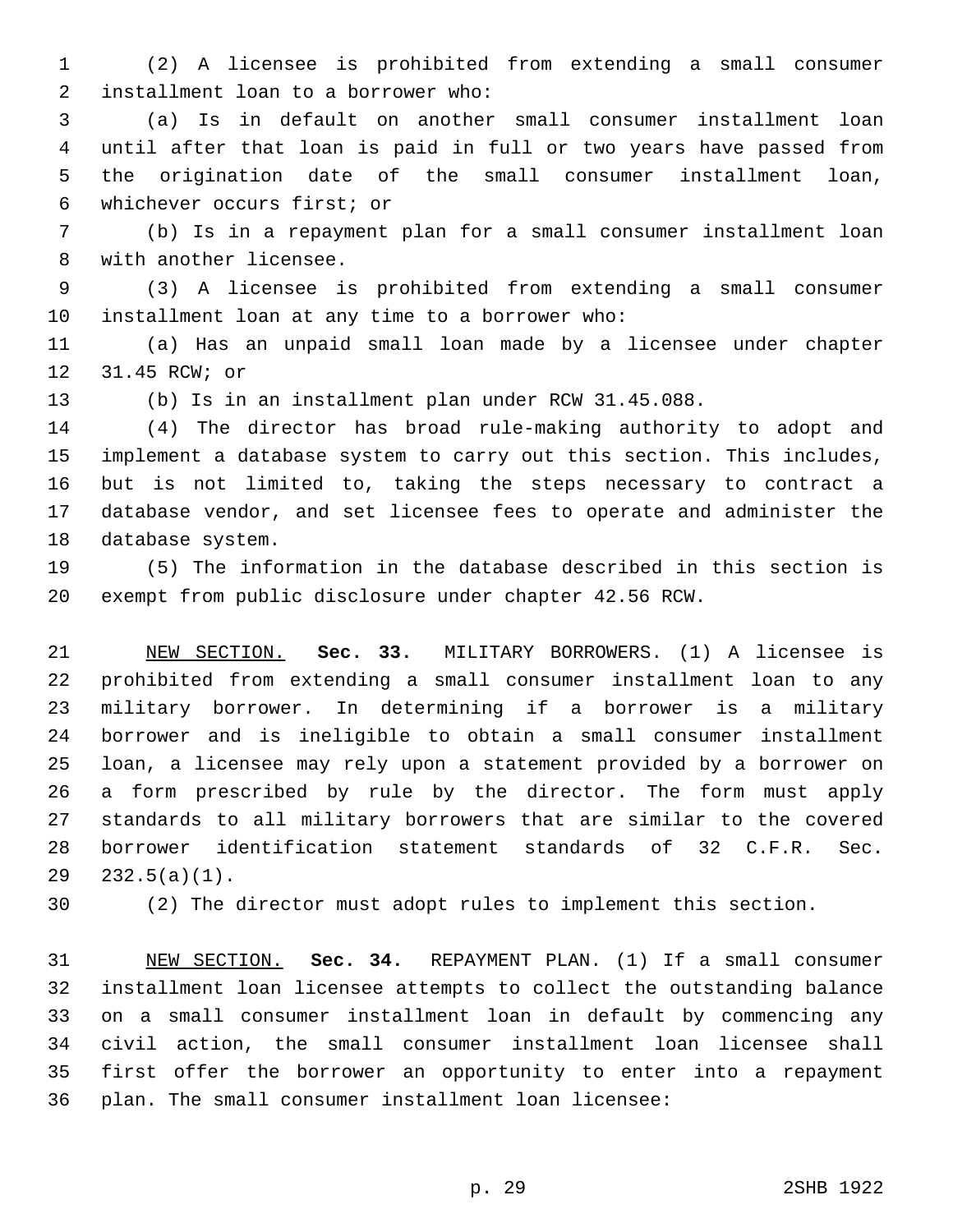1 (a) Is required to make the repayment plan offer available to the 2 borrower for a period of at least fifteen days after the date of the 3 offer; and

4 (b) Is not required to make such an offer more than once for each 5 loan.

(2) The repayment plan offer must:6

 (a) Be in writing and sent by electronic mail to an electronic mail address provided by the borrower to the licensee, or by United States mail, return receipt requested, to the borrower's mailing 10 address provided by the borrower to the licensee;

11 (b) State the date by which the borrower must act to enter into a 12 repayment plan;

13 (c) Briefly explain the procedures the borrower must follow to 14 enter into a repayment plan;

 (d) If the licensee requires the borrower to make an initial payment to enter into a repayment plan, briefly explain the requirement and state the amount of the initial payment and the date 18 the initial payment must be made;

19 (e) State that the borrower has the opportunity to enter into a 20 repayment plan with a term of at least ninety days after the date the 21 repayment plan is entered into; and

22 (f) Include the following amounts:

23 (i) The initial payment due; and

24 (ii) The total amount due if the borrower enters into a repayment 25 plan.

26 (3) Under the terms of any repayment plan pursuant to this 27 section:

28 (a) The borrower must enter into the repayment plan not later 29 than fifteen days after the date of the repayment plan offer, unless 30 the licensee allows a longer period;

31 (b) The licensee must allow the period for repayment to extend at 32 least ninety days after the date of the repayment plan, unless the 33 borrower agrees to a shorter term; and

34 (c) The licensee may require the borrower to make an initial 35 payment of not more than twenty percent of the total amount due under 36 the terms of the repayment plan.

37 (4) If the licensee and borrower enter into a repayment plan 38 pursuant to this section, the licensee shall honor the terms of the 39 repayment plan, and the licensee shall not: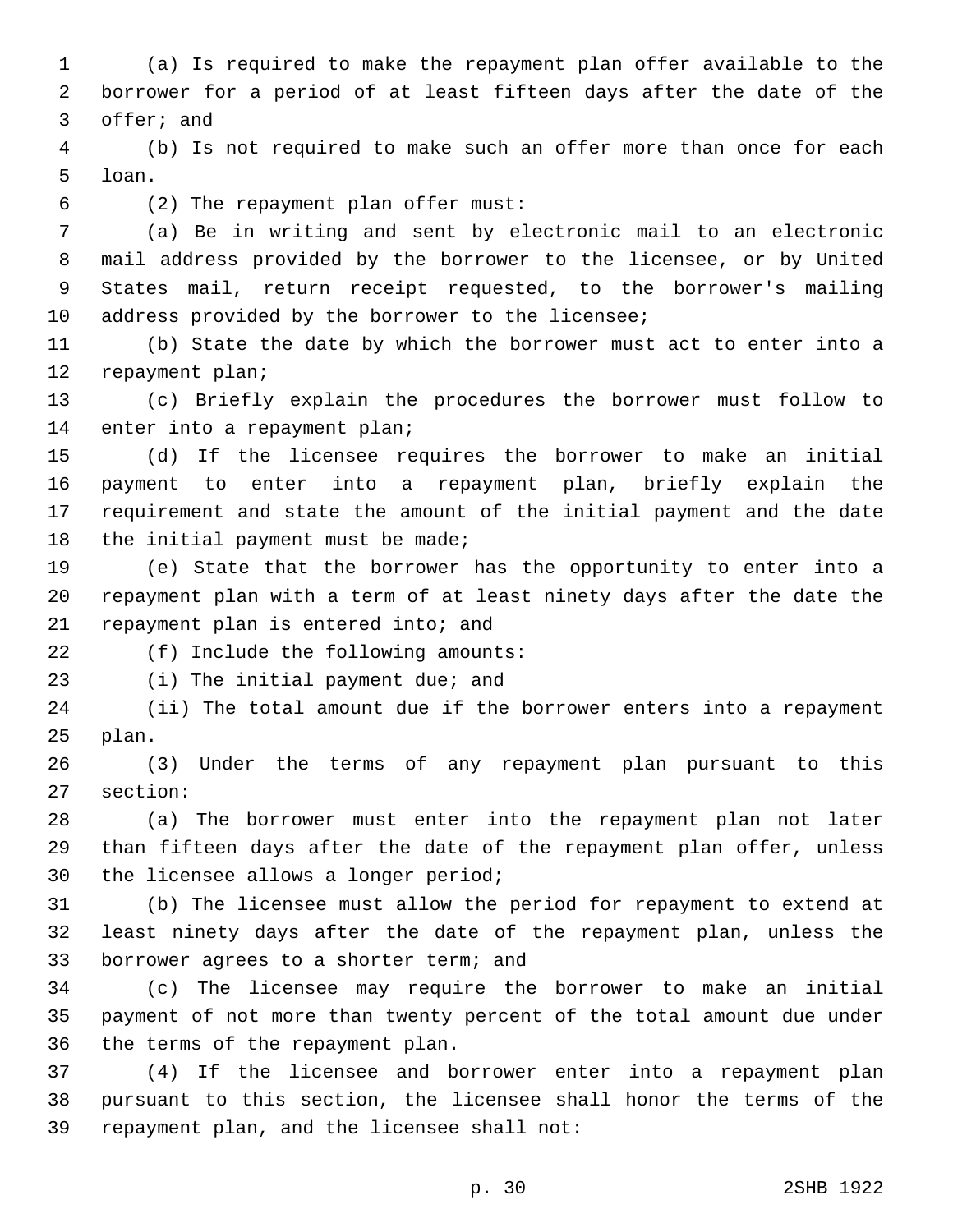(a) Except as otherwise provided by this subchapter, charge any other amount to a borrower, including, without limitation, any amount or charge payable directly or indirectly by the borrower and imposed directly or indirectly by the licensee as an incident to or as a condition of entering into a repayment plan, other than the fees 6 charged pursuant to the original loan agreement;

 (b) Accept any collateral from the borrower to enter into the 8 repayment plan;

 (c) Sell to the borrower any insurance or require the borrower to purchase insurance or any other goods or services to enter into the 11 repayment plan; and

 (d) Attempt to collect an amount that is greater than the amount 13 owed under the terms of the repayment plan.

 (5) If the licensee and borrower enter into a repayment plan 15 pursuant to this section, the licensee shall:

 (a) Prepare a written agreement establishing the repayment plan; 17 and

 (b) Give the borrower a copy of the written repayment agreement. 19 The written repayment agreement must:

(i) Be signed by the licensee and borrower; and

 (ii) Contain all of the terms of the repayment plan, including, without limitation, the total amount due under the terms of the 23 repayment plan.

 (6) If the borrower defaults on the repayment plan, the licensee may, without any further notice to the borrower, commence any civil action and/or pursue any remedy as otherwise authorized by law.

 NEW SECTION. **Sec. 35.** RESTRICTION ON TRANSFER. No licensee may pledge, negotiate, sell, or assign a small consumer installment loan, except to another licensee or to a bank, savings bank, trust company, savings and loan or building and loan association, or credit union organized under the laws of Washington or the laws of the United States.

 NEW SECTION. **Sec. 36.** PROHIBITED ACTS. (1) It is a violation of this subchapter for a licensee, its officers, directors, employees, or independent contractors, or any other person subject to this subchapter to:

 (a) Fail to make disclosures to loan applicants as required by 38 any applicable state or federal law;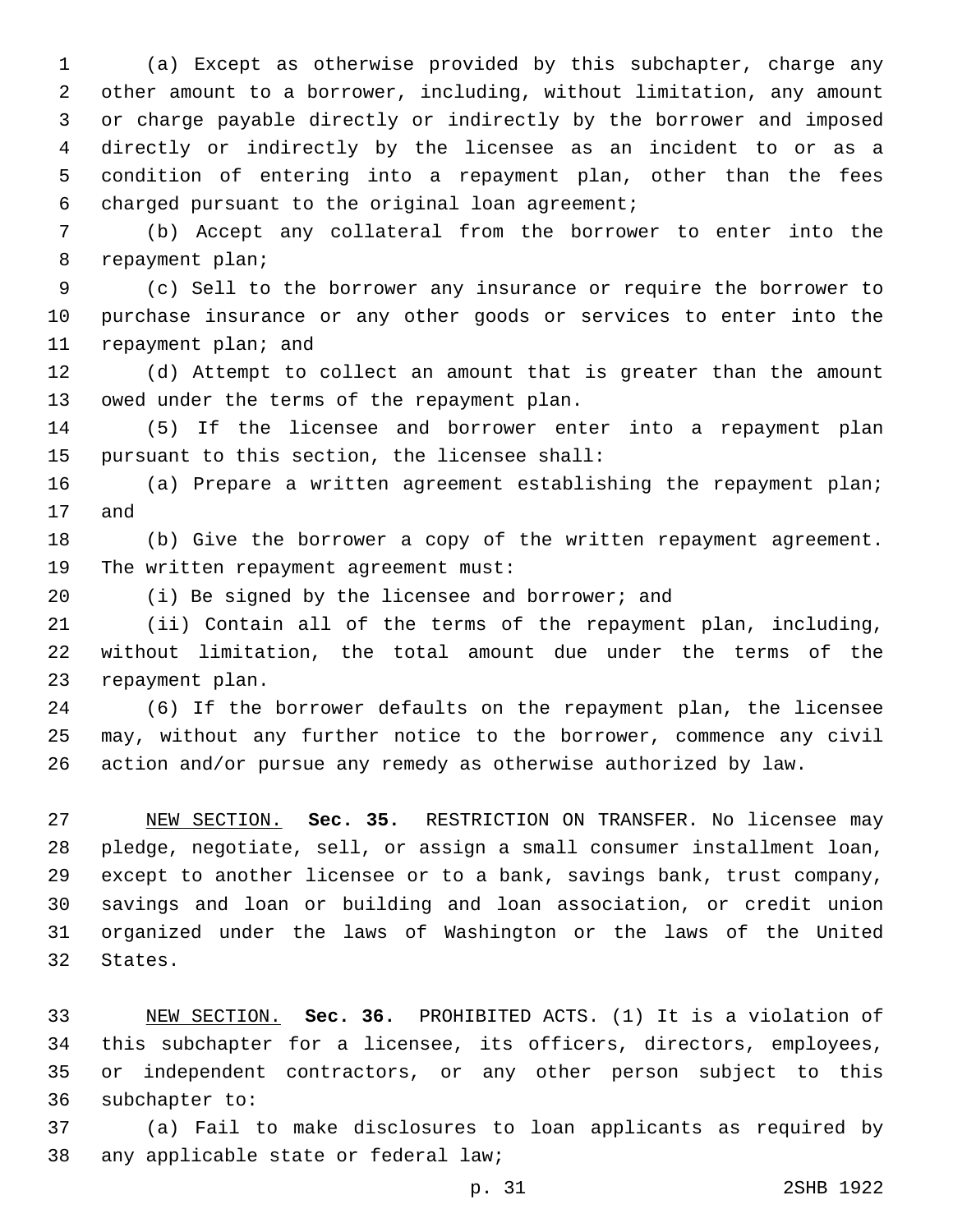(b) Directly or indirectly employ any scheme, device, or artifice to defraud or mislead any borrower, to defraud or mislead any lender, 3 or to defraud or mislead any person;

 (c) Directly or indirectly engage in any unfair or deceptive 5 practice toward any person;

 (d) Directly or indirectly obtain property by fraud or 7 misrepresentation;

 (e) Make a small consumer installment loan to any person physically located in Washington through the use of the internet, facsimile, telephone, kiosk, or other means without first obtaining a 11 license;

 (f) Make, in any manner, any false or deceptive statement or representation with regard to the rates, points, or other financing terms or conditions for a small consumer installment loan or engage 15 in bait and switch advertising;

 (g) Negligently make any false statement or knowingly and willfully make any omission of material fact in connection with any reports filed with the department of financial institutions by a licensee or in connection with any investigation conducted by the 20 department of financial institutions;

 (h) Advertise any rate of interest without conspicuously disclosing the annual percentage rate implied by that rate of interest or otherwise fail to comply with any requirement of the truth in lending act, or any other applicable state or federal 25 statutes or regulations;

 (i) Make small consumer installment loans from any unlicensed 27 location;

 (j) Fail to comply with all applicable state and federal statutes 29 relating to the activities governed by this subchapter; or

 (k) Fail to pay any other fee, assessment, or moneys due the 31 department.

 (2) In addition to any other penalties, any transaction in violation of subsection (1) of this section is uncollectible and unenforceable.34

 NEW SECTION. **Sec. 37.** INTERNET LENDING. (1) A licensee may advertise and accept applications for small consumer installment loans by any lawful medium including, but not limited to, the internet.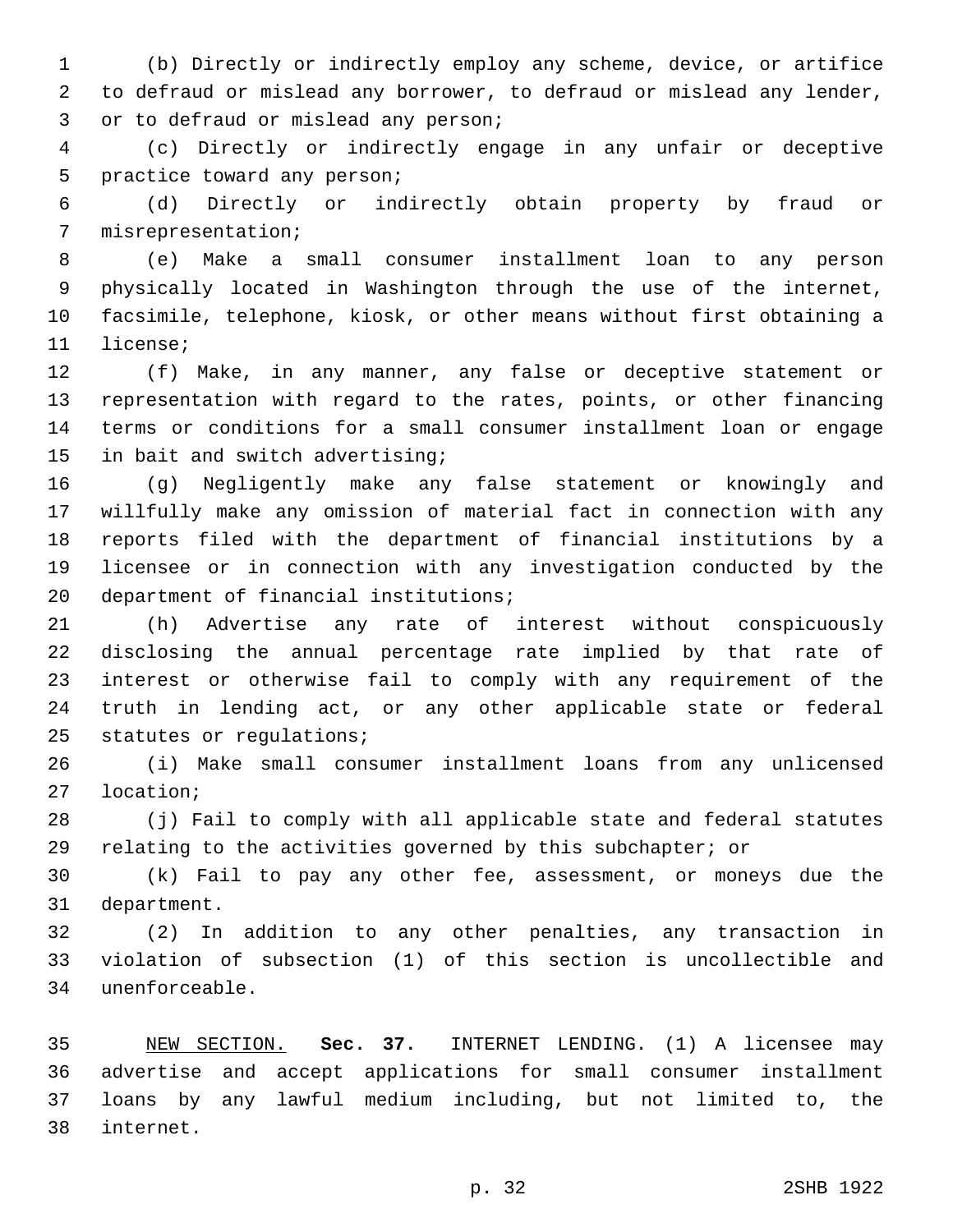(2) Licensees are prohibited from advertising or making small consumer installment loans via the internet without first having 3 obtained a license.

 NEW SECTION. **Sec. 38.** INVESTIGATION AND EXAMINATION FEES AND ANNUAL ASSESSMENT FEE REQUIRED—AMOUNTS DETERMINED BY RULE—FAILURE TO PAY—NOTICE REQUIREMENTS OF LICENSEE. (1) Each applicant and licensee shall pay to the director an investigation and examination fee as established in rule and an annual assessment fee for the coming year in an amount determined by rule as necessary to cover the operation of the program. The annual assessment fee is due upon the annual assessment fee due date as established in rule. Nonpayment of the annual assessment fee may result in expiration of the license as provided in subsection (2) of this section. In establishing the fees, the director shall consider at least the volume of business, level of risk, and potential harm to the public related to each activity. The fees collected shall be deposited to the credit of the financial services regulation fund in accordance with RCW 43.320.110.

 (2) If a licensee does not pay its annual assessment fee by the annual assessment fee due date as specified in rule, the director or the director's designee shall send the licensee a notice of expiration and assess the licensee a late fee not to exceed fifteen percent of the annual assessment fee as established in rule by the director. The licensee's payment of both the annual assessment fee and the late fee must arrive in the department of financial institutions' offices by 5:00 p.m. on the tenth day after the annual assessment fee due date, unless the department of financial institutions is not open for business on that date, in which case the licensee's payment of both the annual assessment fee and the late fee must arrive in the department of financial institutions' offices by 5:00 p.m. on the next occurring day that the department of financial institutions is open for business. If the payment of both the annual assessment fee and the late fee does not arrive prior to such time and date, then the expiration of the licensee's license is effective at 5:00 p.m. on the thirtieth day after the assessment fee due date. The director or the director's designee may reinstate the license if, within fifteen days after the effective date of expiration, the licensee pays the annual assessment fee and the late fee.

 (3) If a licensee intends to do business at a new location, to close an existing place of business, or to relocate an existing place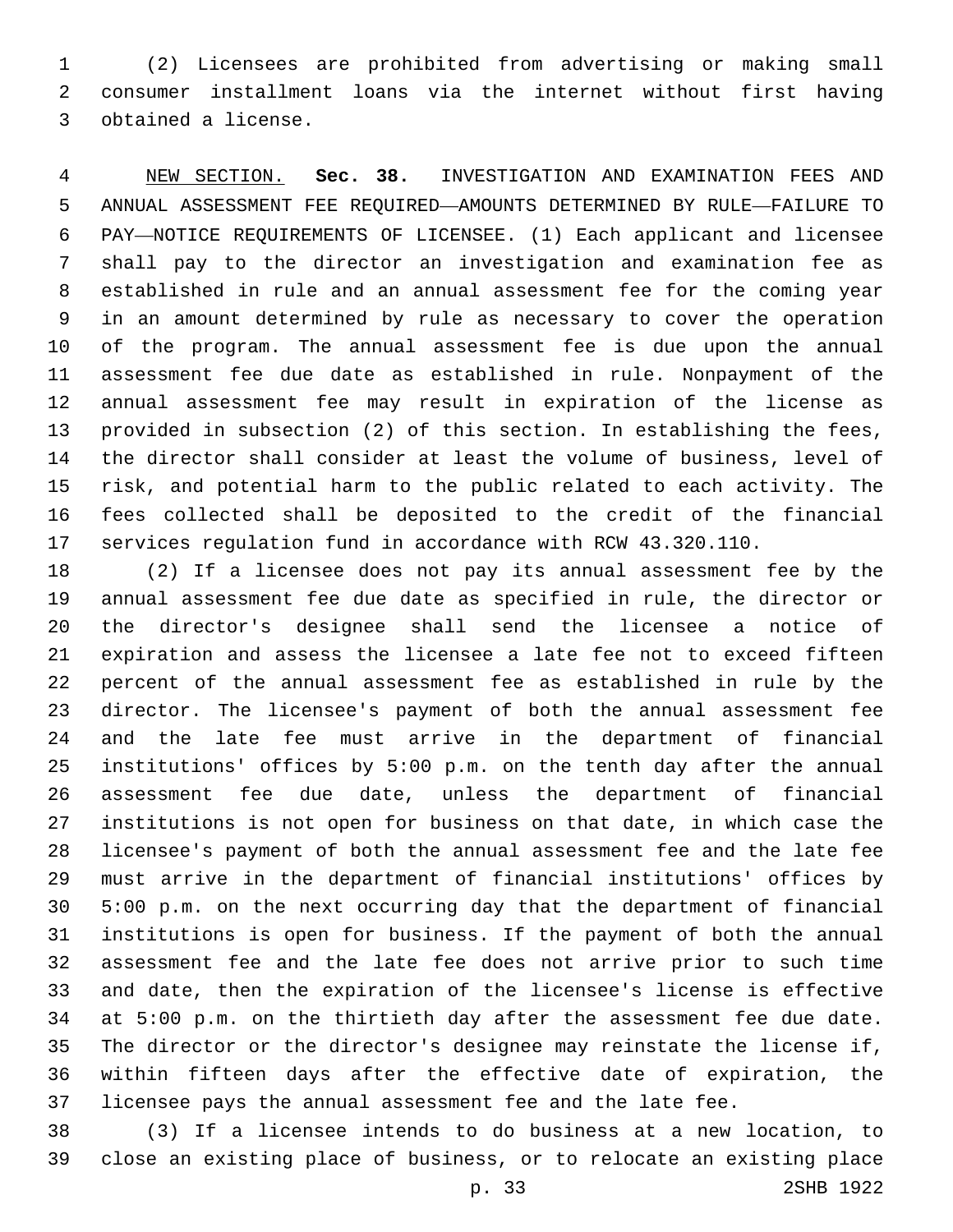of business, the licensee shall provide written notification of that intention to the director no less than thirty days before the proposed establishing, closing, or moving of a place of business.

 NEW SECTION. **Sec. 39.** LICENSEE—RECORDKEEPING. Each licensee shall keep and maintain the business books, accounts, and records the director may require to fulfill the purposes of this subchapter. Every licensee shall preserve the books, accounts, and records as required in rule by the director for at least two years from the completion of the transaction. Records may be maintained on an electronic, magnetic, optical, or other storage media. However, the licensee must maintain the necessary technology to permit access to the records by the department of financial institutions for the period required under this subchapter.

 NEW SECTION. **Sec. 40.** EXAMINATION OR INVESTIGATION—DIRECTOR'S AUTHORITY—COSTS. The director or the director's designee may at any time examine and investigate the business and examine the books, accounts, records, and files, or other information, wherever located, of any licensee or person who the director has reason to believe is engaging in the business governed by this subchapter. For these purposes, the director or the director's designee may require the attendance of and examine under oath all persons whose testimony may be required about the business or the subject matter of the investigation. The director or the director's designee may require the production of original books, accounts, records, files, or other information, or may make copies of such original books, accounts, records, files, or other information. The director or the director's designee may issue a subpoena or subpoena duces tecum requiring attendance and testimony, or the production of the books, accounts, records, files, or other information. The director shall collect from the licensee the actual cost of the examination and investigation.

 NEW SECTION. **Sec. 41.** SUBPOENA AUTHORITY—APPLICATION—CONTENTS —NOTICE—FEES. (1) The director or authorized assistants may apply for and obtain a superior court order approving and authorizing a subpoena in advance of its issuance. The application may be made in the county where the subpoenaed person resides or is found, or the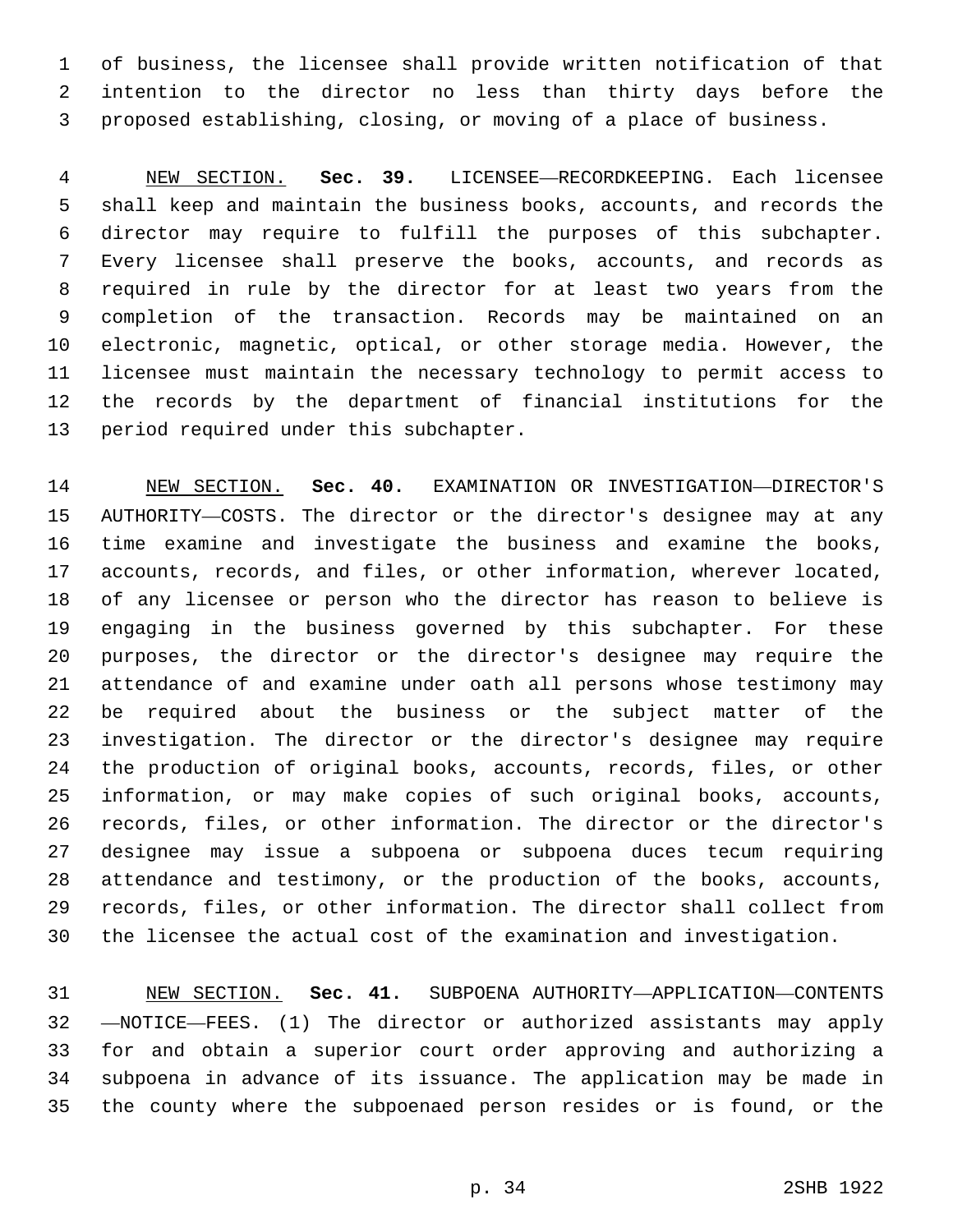county where the subpoenaed documents, records, or evidence are located, or in Thurston county. The application must:

(a) State that an order is sought under this section;

 (b) Adequately specify the documents, records, evidence, or 5 testimony; and

 (c) Include a declaration made under oath that an investigation is being conducted for a lawfully authorized purpose related to an investigation within the director's authority and that the subpoenaed documents, records, evidence, or testimony are reasonably related to 10 an investigation within the director's authority.

 (2) When an application under this section is made to the satisfaction of the court, the court must issue an order approving the subpoena. An order under this subsection constitutes authority of law for the director to subpoena the documents, records, evidence, or 15 testimony.

 (3) The director or authorized assistants may seek approval and a court may issue an order under this section without prior notice to any person, including the person to whom the subpoena is directed and the person who is the subject of an investigation. An application for court approval is subject to the fee and process set forth in RCW  $36.18.012(3)$ .

 NEW SECTION. **Sec. 42.** REPORT REQUIREMENTS—DISCLOSURE OF INFORMATION—RULES. (1) Each licensee shall submit to the director, in a form approved by the director, a report containing financial statements covering the calendar year or, if the licensee has an established fiscal year, then for that fiscal year, within one hundred five days after the close of each calendar or fiscal year. The licensee shall also file additional relevant information as the director may require. Any information provided by a licensee in an annual report is exempt from disclosure under chapter 42.56 RCW, unless aggregated with information supplied by other licensees in a manner that the licensee's individual information is not identifiable. Any information provided by the licensee that allows identification of the licensee may only be used by the director for purposes reasonably related to the regulation of licensees to ensure compliance with this subchapter.

 (2) The director shall adopt rules specifying the form and content of annual reports and may require additional reporting as is necessary for the director to ensure compliance with this subchapter.

p. 35 2SHB 1922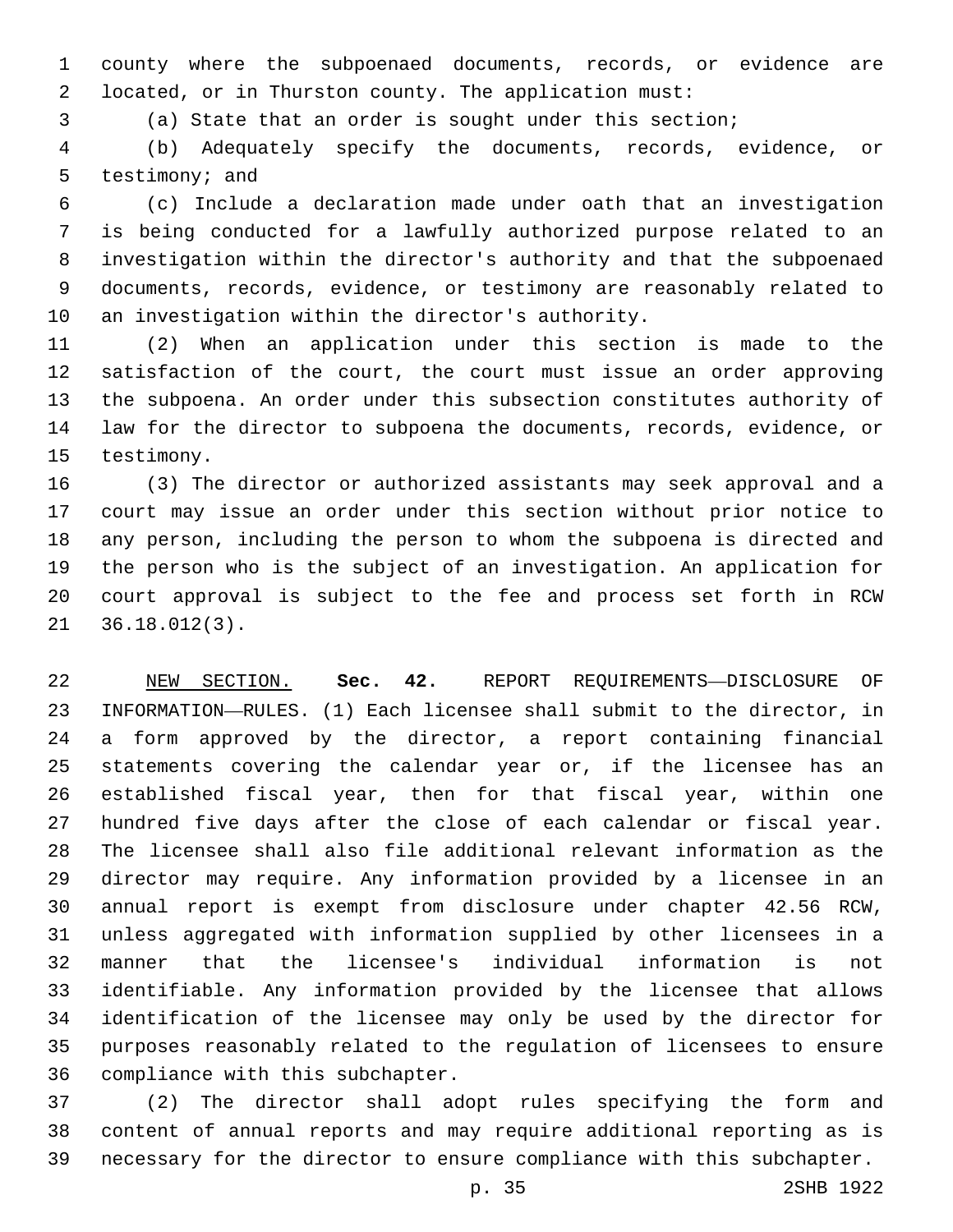(3) A licensee whose license has been suspended or revoked shall submit to the director, at the licensee's expense, within one hundred five days after the effective date of the suspension or revocation, a closing audit report containing audited financial statements as of the effective date for the twelve months ending with the effective 6 date.

 (4) The director is authorized to enter into agreements or sharing arrangements regarding licensee reports, examination, or investigation information with other governmental agencies, the conference of state bank supervisors, the American association of residential mortgage regulators, the national association of consumer credit administrators, or other associations representing governmental agencies as established by rule, regulation, or order of 14 the director.

 NEW SECTION. **Sec. 43.** DIRECTOR—BROAD ADMINISTRATIVE DISCRETION —RULE MAKING—ACTIONS IN SUPERIOR COURT. The director has the power, and broad administrative discretion, to administer, liberally construe, and interpret this subchapter to facilitate the delivery of financial services to the citizens of this state by licensees subject to this subchapter, and to effectuate the legislature's goal to protect borrowers. The director shall adopt all rules necessary to administer this subchapter, to establish and set fees authorized by this subchapter, and to ensure complete and full disclosure by licensees of lending transactions governed by this subchapter.

 NEW SECTION. **Sec. 44.** VIOLATIONS OR UNSOUND FINANCIAL PRACTICES —STATEMENT OF CHARGES—HEARING—SANCTIONS—DIRECTOR'S AUTHORITY. (1) The director may issue and serve upon a licensee or applicant, or any director, officer, sole proprietor, partner, or controlling person of a licensee or applicant, a statement of charges if, in the opinion of the director, any licensee or applicant, or any director, officer, sole proprietor, partner, or controlling person of a licensee or applicant:

 (a) Is engaging or has engaged in an unsafe or unsound financial practice in conducting a business governed by this subchapter;

 (b) Is violating or has violated this subchapter, including 36 violations of: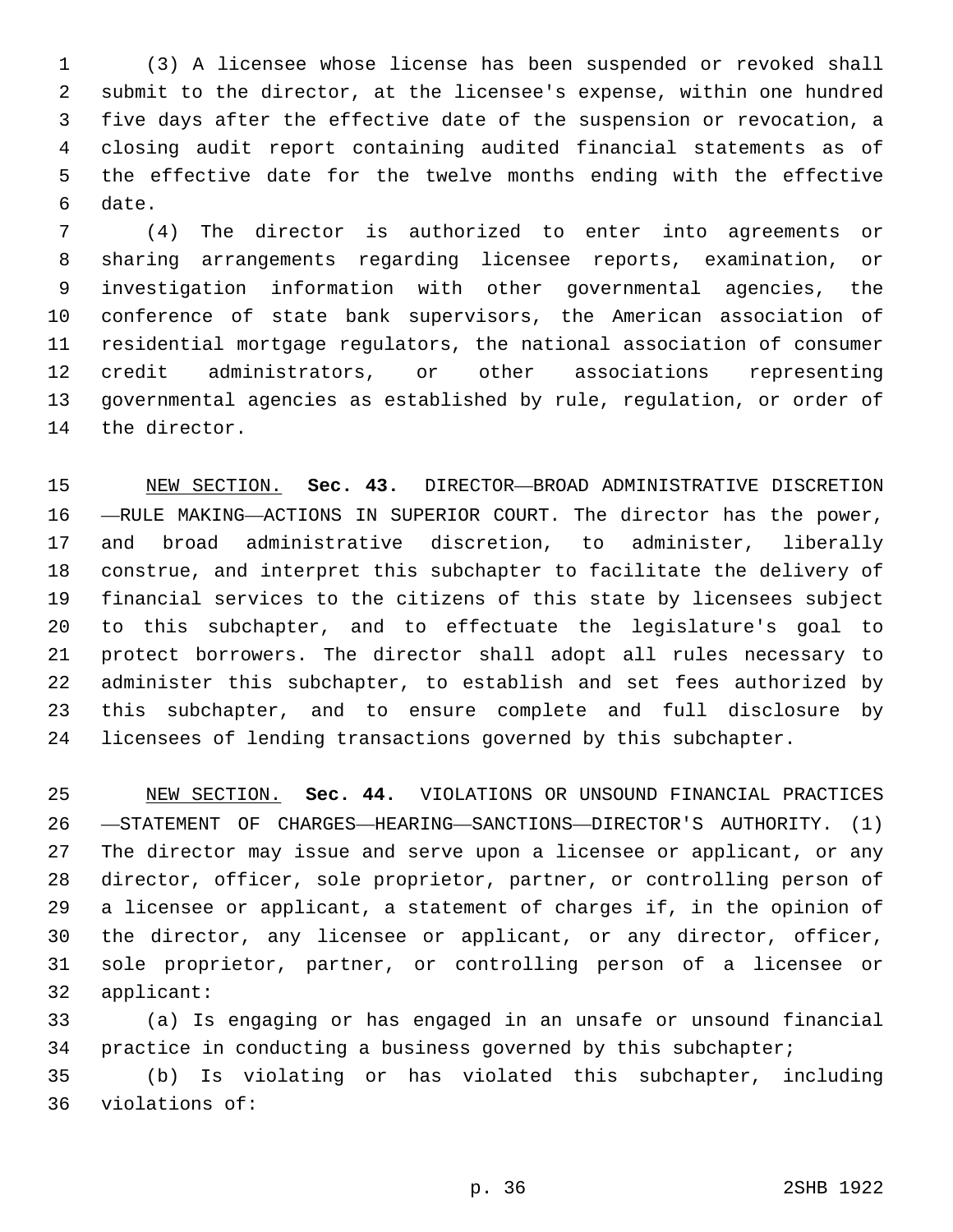(i) Any rules, orders, or subpoenas issued by the director under 2 any act;

 (ii) Any condition imposed in writing by the director in connection with the granting of any application or other request by 5 the licensee; or

(iii) Any written agreement made with the director;

 (c) Obtains a license by means of fraud, misrepresentation, or 8 concealment;

 (d) Provides false statements or omits material information on an 10 application;

 (e) Knowingly or negligently omits material information during or in response to an examination or in connection with an investigation 13 by the director;

 (f) Fails to pay a fee or assessment required by the director or any multistate licensing system prescribed by the director, or fails 16 to maintain the required bond;

 (g) Commits a crime against the laws of any jurisdiction involving moral turpitude, financial misconduct, or dishonest dealings. For the purposes of this section, a certified copy of the final holding of any court, tribunal, agency, or administrative body of competent jurisdiction is conclusive evidence in any hearing under 22 this subchapter;

 (h) Knowingly commits or is a party to any material fraud, misrepresentation, concealment, conspiracy, collusion, trick, scheme, or device whereby any other person relying upon the word, representation, or conduct acts to his or her injury or damage;

 (i) Wrongly converts any money or its equivalent of any other person to his or her own use or to the use of his or her principal;

 (j) Fails to disclose to the director any material information within his or her knowledge or fails to produce any document, book, or record in his or her possession for inspection by the director 32 upon lawful demand;

 (k) Commits any act of fraudulent or dishonest dealing. For the purposes of this section, a certified copy of the final holding of any court, tribunal, agency, or administrative body of competent jurisdiction is conclusive evidence in any hearing under this 37 subchapter;

 (l) Commits an act or engages in conduct that demonstrates incompetence or untrustworthiness, or is a source of injury and loss 40 to the public; or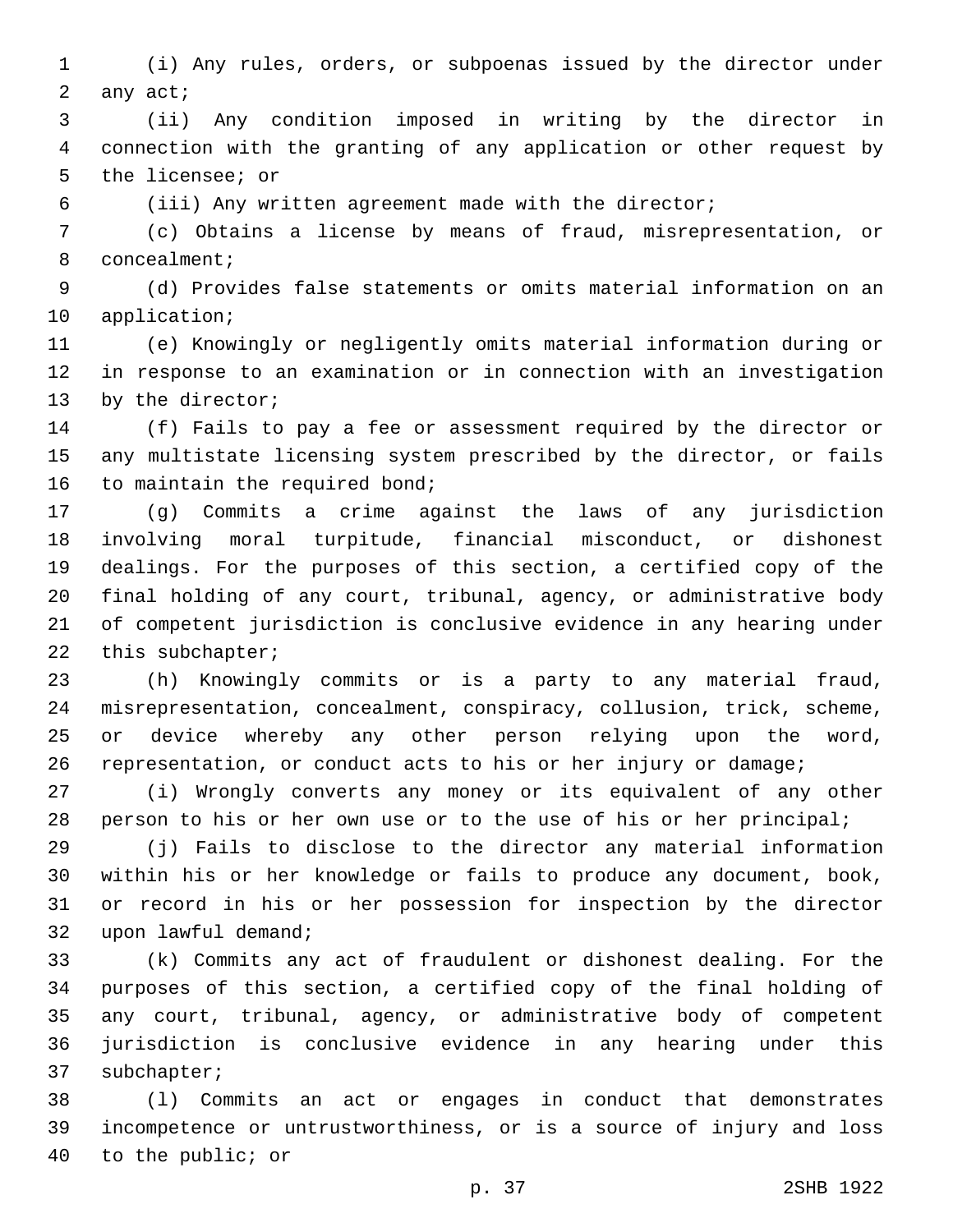(m) Violates any applicable state or federal law relating to the 2 activities governed by this subchapter.

 (2) The director may issue and serve upon a licensee or applicant, or any director, officer, sole proprietor, partner, or controlling person of the licensee or applicant, a statement of charges if the director has reasonable cause to believe that the licensee or applicant is about to do acts prohibited in subsection 8 (1) of this section.

 (3) The statement of charges must be issued under chapter 34.05 RCW. The director or the director's designee may impose the following sanctions against any licensee or applicant, or any directors, officers, sole proprietors, partners, controlling persons, or 13 employees of a licensee or applicant:

(a) Deny, revoke, suspend, or condition a license;

 (b) Order the licensee or person to cease and desist from 16 practices that violate this subchapter;

 (c) Impose a fine not to exceed one hundred dollars per day per 18 violation of this subchapter;

 (d) Order restitution or refunds, or both, to borrowers or other affected parties for violations of this subchapter or to take other 21 affirmative action as necessary to comply with this subchapter; and

 (e) Remove from office or ban from participation in the affairs of any licensee any director, officer, sole proprietor, partner, 24 controlling person, or employee of a licensee.

 (4) The proceedings to impose the sanctions described in subsection (3) of this section, including any hearing or appeal of the statement of charges, are governed by chapter 34.05 RCW.

 (5) Unless the licensee or person personally appears at the hearing or is represented by a duly authorized representative, the licensee is deemed to have consented to the statement of charges and the sanctions imposed in the statement of charges.

 (6) Except to the extent prohibited by another statute, the director may engage in informal settlement of complaints or enforcement actions including, but not limited to, payment to the department of financial institutions for purposes of financial literacy and education programs authorized under RCW 43.320.150.

 NEW SECTION. **Sec. 45.** VIOLATIONS OR UNSOUND PRACTICES—TEMPORARY CEASE AND DESIST ORDER—DIRECTOR'S AUTHORITY. Whenever the director determines that the acts specified in section 44 of this act or their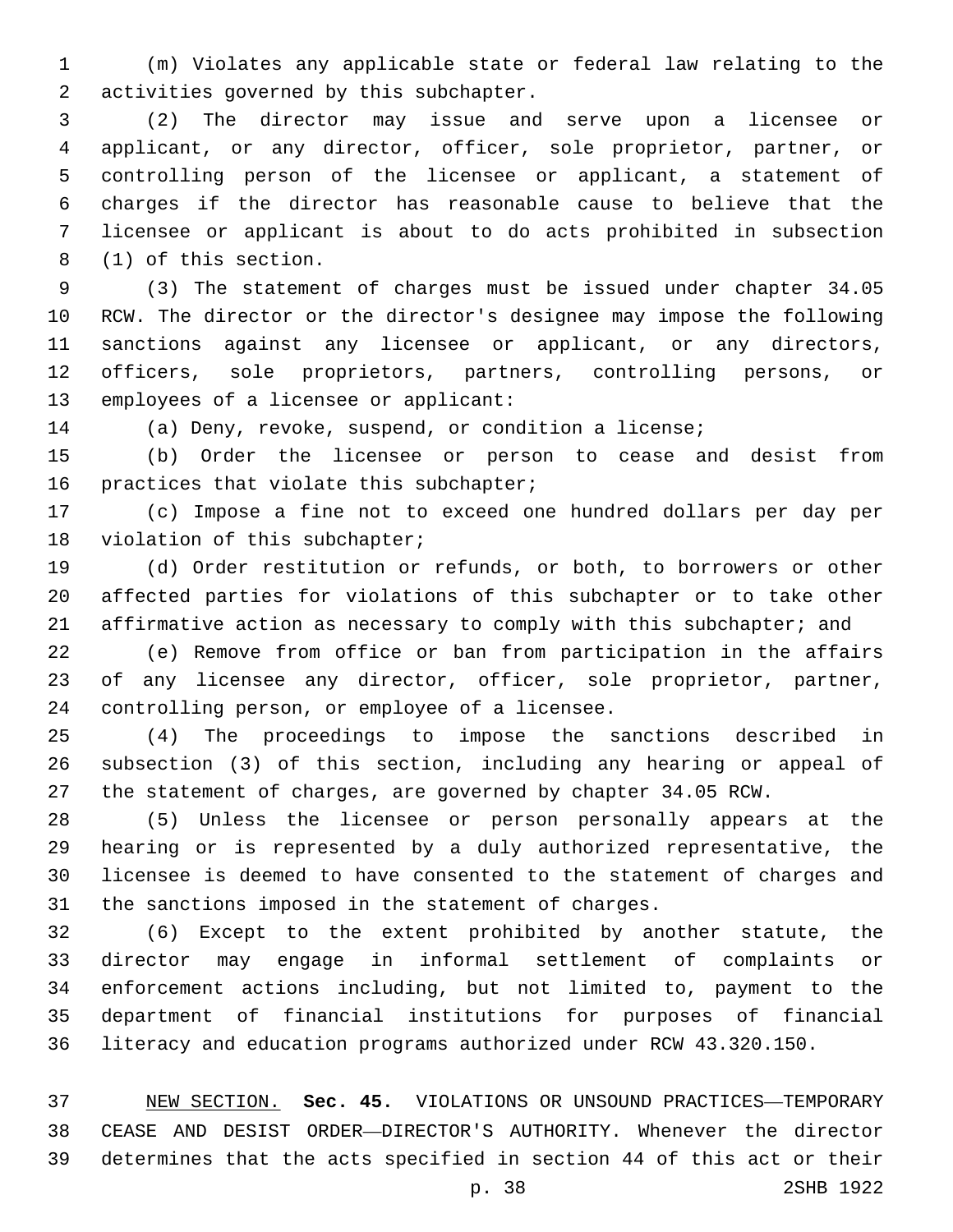continuation is likely to cause insolvency or substantial injury to the public, the director may also issue a temporary cease and desist order requiring the licensee to cease and desist from the violation or practice. The order becomes effective upon service upon the licensee and remains effective unless set aside, limited, or suspended by a court under section 46 of this act pending the completion of the administrative proceedings under the notice and until the time the director dismisses the charges specified in the notice or until the effective date of a superior court injunction 10 under section 46 of this act.

 NEW SECTION. **Sec. 46.** TEMPORARY CEASE AND DESIST ORDER— LICENSEE'S APPLICATION FOR INJUNCTION. Within ten days after a licensee has been served with a temporary cease and desist order, the licensee may apply to the superior court in the county of its principal place of business for an injunction setting aside, limiting, or suspending the order pending the completion of the administrative proceedings pursuant to the notice served under section 45 of this act. The superior court has jurisdiction to issue the injunction.

 NEW SECTION. **Sec. 47.** VIOLATION OF TEMPORARY CEASE AND DESIST ORDER—DIRECTOR'S APPLICATION FOR INJUNCTION. In the case of a violation or threatened violation of a temporary cease and desist order issued under section 45 of this act, the director may apply to the superior court of the county of the principal place of business of the licensee for an injunction.

 NEW SECTION. **Sec. 48.** APPOINTMENT OF RECEIVER. The director may petition the superior court for the appointment of a receiver to liquidate the affairs of the licensee.

 NEW SECTION. **Sec. 49.** VIOLATION—CONSUMER PROTECTION ACT— REMEDIES. The legislature finds and declares that any violation of this subchapter substantially affects the public interest and is an unfair and deceptive act or practice and an unfair method of competition in the conduct of trade or commerce as set forth in RCW 19.86.020. Remedies available under chapter 19.86 RCW do not affect any other remedy the injured party may have.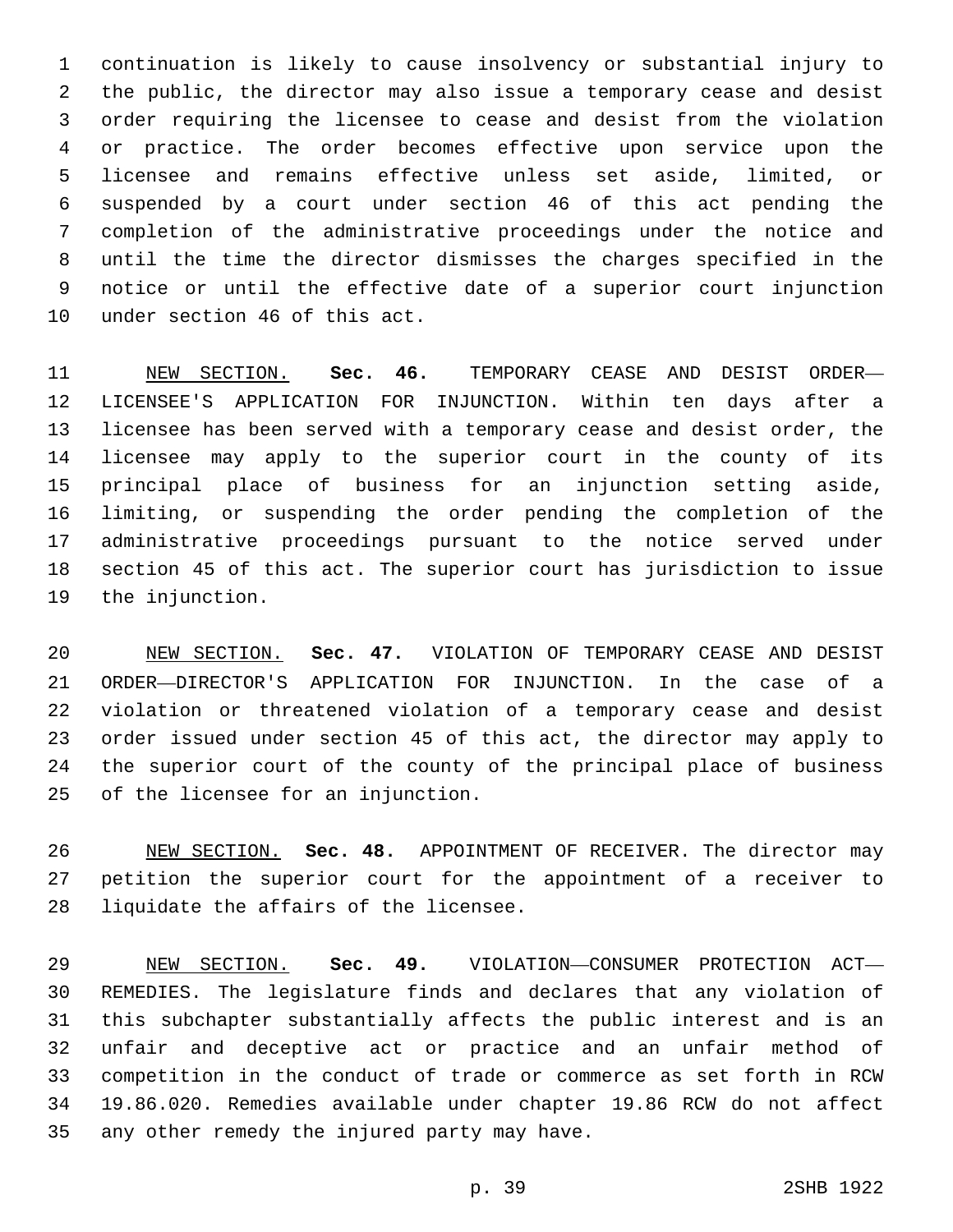NEW SECTION. **Sec. 50.** ADJUSTMENT OF DOLLAR AMOUNTS. The dollar amounts established in sections 25(2) and 32(1) of this act must, without discretion, be adjusted for inflation by the director on July 1, 2017, and on each July 1st thereafter, based upon upward changes in the consumer price index during that time period, and then rounded up to the nearest five dollars. "Consumer price index" means, for any calendar year, that year's annual average consumer price index, for Washington state, for wage earners and clerical workers, all items, compiled by the bureau of labor and statistics, United States department of labor. If the bureau of labor and statistics develops more than one consumer price index for areas within the state, the index covering the greatest number of people, covering areas exclusively within the boundaries of the state, and including all items shall be used for the adjustments for inflation in this section. The director must calculate the new dollar threshold and transmit it to the office of the code reviser for publication in the Washington State Register at least one month before the new dollar threshold is to take effect.

 NEW SECTION. **Sec. 51.** REPORT TO LEGISLATURE. The director must collect and submit the following information to the legislature by December 1, 2017, for data collected during 2016:

(1) The number of branches and total locations;

23 (2) The number of loans made during 2016;

24 (3) Loan volume;

(4) Average loan amount;25

 (5) Total fees charged, in total and by category of fee or other 27 charge;

 (6) Average payment per month, in total and by category of fee or 29 other charge;

30 (7) Average income of borrower;

31 (8) The number of military borrowers;

- (9) Borrower frequency;32
- 33 (10) The number of unique borrowers;

34 (11) Average length of loan repayment;

(12) The number of borrowers taking out the maximum loan amount;

(13) The number of borrowers who went into default;

 (14) Average length of time a borrower has a loan before a 38 borrower goes into default;

(15) Any legislative recommendations by the director; and